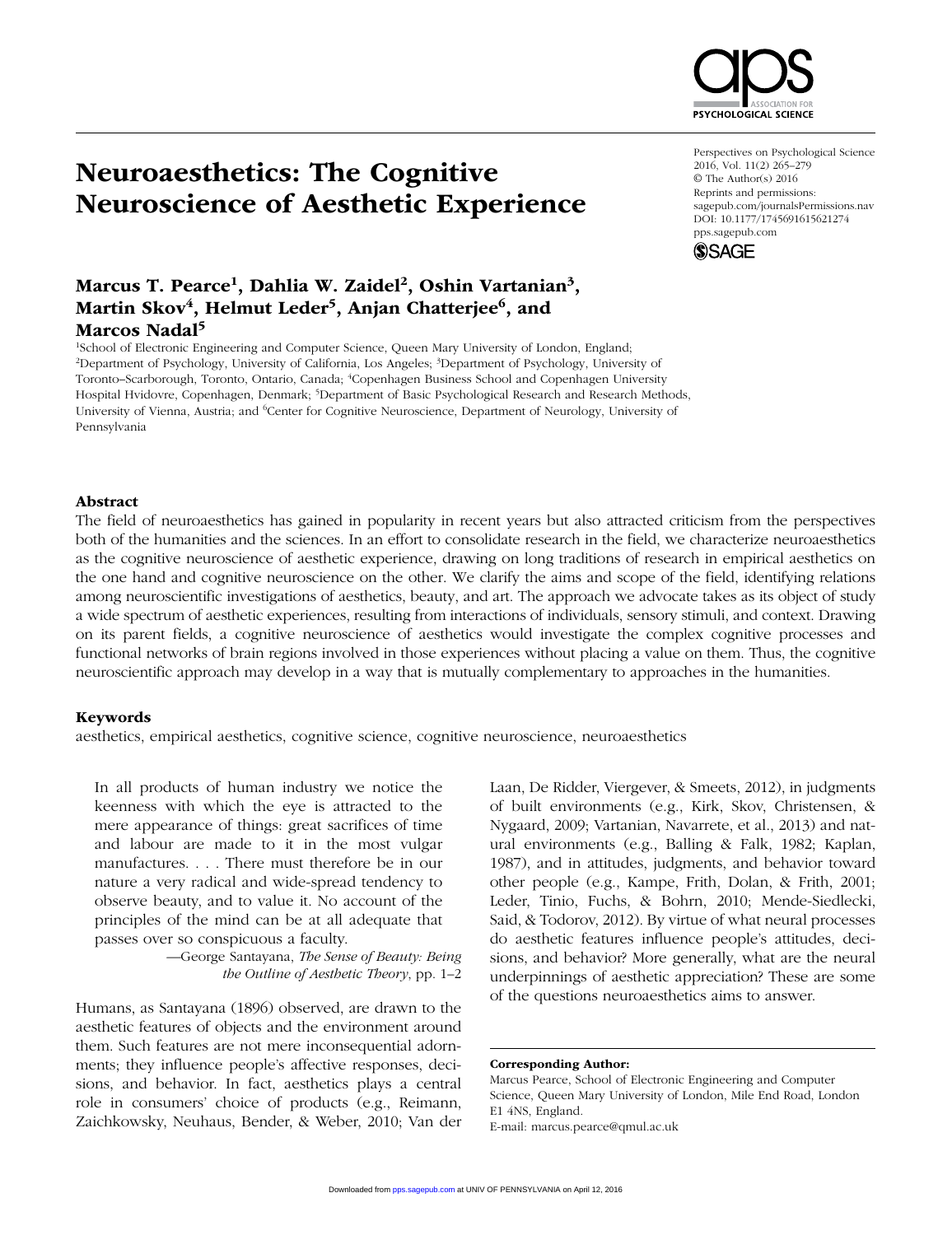Neuroaesthetics is a relatively recent field of research in which investigators' general goal is to understand the neural substrates of human aesthetic appreciation. Neuroaesthetics can properly be viewed as a subfield of cognitive neuroscience, given that it involves the study of human cognition and behavior using a combination of methods from neuroscience and cognitive science, bringing together the cognitive and neural levels of explanation (Churchland & Sejnowski, 1988; Gazzaniga, 1984). Research in empirical aesthetics has a long history, originating with Fechner's (1876) pioneering use of psychophysics to study aesthetic appreciation. In a general sense, psychophysics deals with the relation between stimulation and sensation, specifically with the scaling of sensory magnitude. This, however, is the object of *outer psychophysics*, which Fechner regarded as an indirect approximation to a more fundamental relation. The crucial aim of psychophysics, in Fechner's (1860) view, was to explain the relation between sensation and neural activity, and this was the object of *inner psychophysics* (Boring, 1950; Scheerer, 1987). Fechner (1860) was unable to study this relation experimentally because the appropriate technology and methods had not yet been developed. Nevertheless, he elaborated the conceptual foundations of inner psychophysics, characterizing the neural concomitants of sensation and memory in terms of oscillatory processes throughout broadly distributed neural networks (Fechner, 1882/1987).

A true experimental study of the neural substrates of aesthetics—what Fechner might have conceived as the *experimental inner psychophysics of aesthetics*—has emerged only in the last decade or so. Nevertheless, the field of neuroaesthetics is finding its feet (Chatterjee, 2011) and developing the proper formal and institutional mechanisms that characterize any scientific domain, as demonstrated by the convening, in 2009, of the field's first international conference (Nadal & Pearce, 2011) and the publishing of a Research Topic on brain and art in the journal *Frontiers in Human Neuroscience* (Segev, Martínez, & Zatorre, 2014), a special issue of the journal *Psychology of Aesthetics, Creativity and the Arts* (Nadal & Skov, 2013), and several books on the neural foundations of aesthetic experience (Chatterjee, 2014a; Shimamura & Palmer, 2012; Skov & Vartanian, 2009; Zaidel, 2005).

With articles reporting experimental research on the cognitive neuroscience of aesthetic preference, valuation, and experience now numbering in the hundreds, neuroaesthetics has reached a stage where it is useful to consider what neuroaesthetics has accomplished and where it should go in the future. In several articles, researchers have reviewed the recent literature (Chatterjee, 2011; Chatterjee & Vartanian, 2014; Cross & Ticini, 2011; Leder, 2013; Nadal, 2013; Skov, 2010; Zaidel, 2010) and reported meta-analyses (Brown, Gao, Tisdelle, Eickhoff, & Liotti, 2011; Vartanian & Skov, 2014). Their efforts have integrated and made sense of the results of brain lesion and neuroimaging studies on the appreciation of painting, sculpture, music, and dance. Moreover, they have galvanized and consolidated research, while also increasing awareness of the field, which, perhaps inevitably, has generated controversies among a wider audience.

Thus, rather than adding another review of neuroaesthetics research to the aforementioned list, we aimed in this article to outline a much needed conceptual framework for the field. In doing so, we also attempted to address some controversies regarding the nature of neuroaesthetics, its aims and scope, and what it can contribute to science and the humanities.

There are at least two reasons that addressing such questions is important in a broader sense. First, as neuroaesthetics has begun to draw attention, it has aroused criticism from several quarters, including humanistic researchers who believe it is either irrelevant or misguided as a scientific enterprise. Similar criticisms have previously been leveled at other subdisciplines of cognitive neuroscience that intrude on topics traditionally addressed using nonbiological approaches, including economics, philosophy, and sociology. It is important not only to show why these arguments, when cast in general terms, are misleading or unjustified, but also to clarify how understanding neural mechanisms can tell researchers something important and novel about aesthetic experience. Second, although it probably appears obvious to most neuroscientists that studying the neural correlates of consciousness, economics, or social behavior is important for understanding cognition and the brain, it is perhaps not readily apparent what is gained by studying the neural substrates of aesthetic experience or the production of artworks. Hence, it is also important to highlight the distinctive features of aesthetic experience that make it an object of interest for neuroscientists.

### Aims and Scope

Neuroaesthetics has become an interdisciplinary field of study incorporating research at the intersection of different fields by scientists with varied interests, priorities, and paradigmatic backgrounds (Chatterjee, 2011; Nadal & Pearce, 2011). Nevertheless, we believe there is sufficient empirical evidence and conceptual development to begin delineating a consensus on its aims and scope.

A comprehensive understanding of aesthetics requires explanations at several levels of analysis. Based on Aristotle's four causes, Killeen (2001) argued that complex forms of cognition and behavior call for efficient, material, formal, and final explanations. Briefly, in this context, efficient causes of a behavior refer to its external triggers. Material causes include the anatomy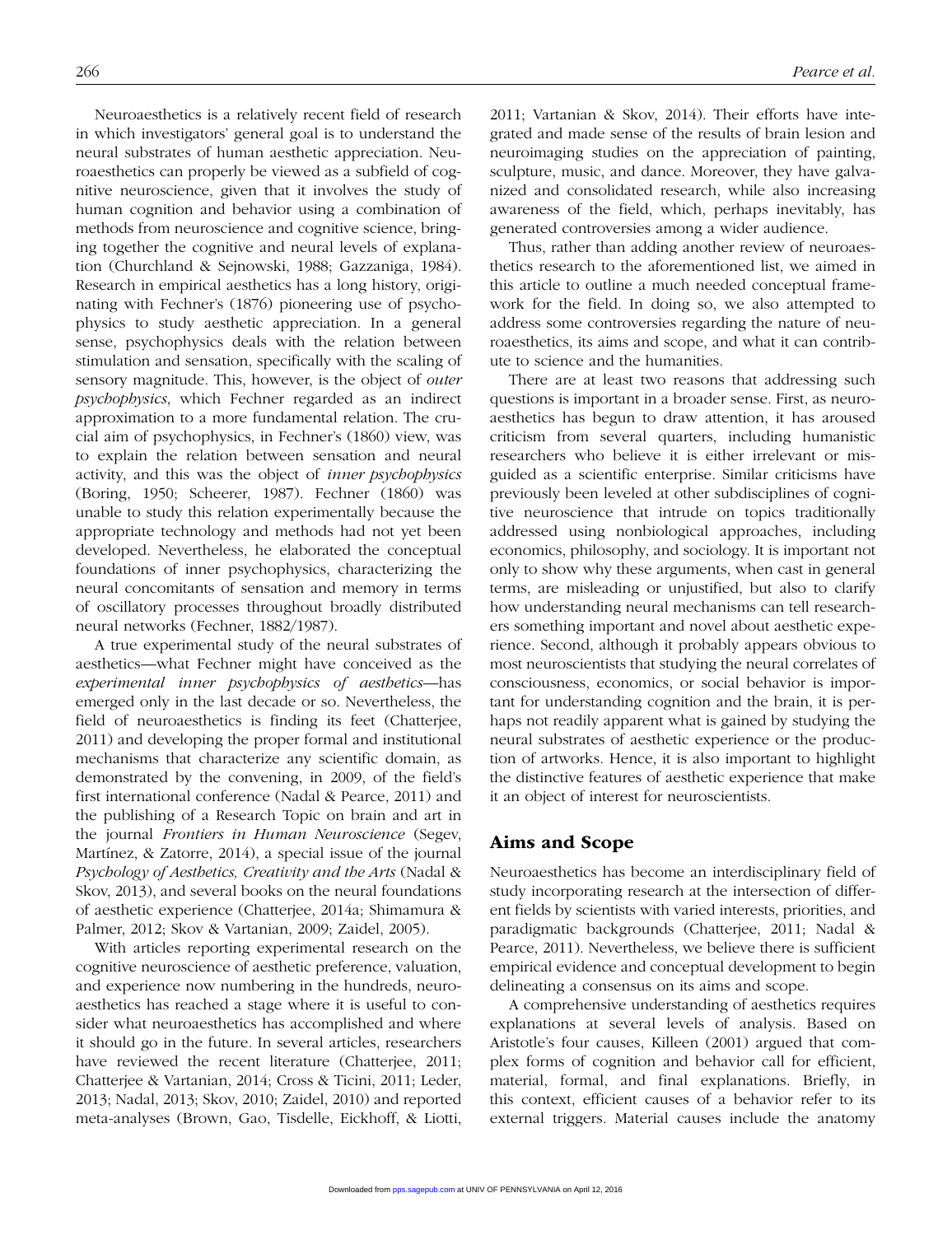and physiology underlying the behavior. Formal causes refer to the system of relations reflected in formal models of the behavior (e.g., Leder, Belke, Oeberst, & Augustin, 2004). Final causes refer to the aims and goals of the behavior (i.e., what is its function?). We might also refer in this context to Marr's (1982) distinction between the implementational, algorithmic-representational, and computational levels of explanation in neuroscience. Neuroscientific explanations primarily address material causes (at the implementational level) but also in varying degrees the other causes (Nadal & Skov, 2013). It is important to note that although understanding the material cause of behavior is necessary, it is not sufficient for understanding the complete picture of aesthetic or artistic behavior. Consequently, neuroaesthetics must draw on research in philosophical aesthetics, art theory, neurological aesthetics, psychological aesthetics, and evolutionary aesthetics among others (Zaidel, 2005, 2010) to address the other causal explanations and levels of representation.

What is the object of study of neuroaesthetics? Neuroaesthetics is sometimes characterized as a quest for universal rules relating objective properties of artworks to activation in specialized brain regions that underlie the perception of beauty (Conway & Rehding, 2013; Di Dio & Gallese, 2009). We disagree for two reasons. First, this approach limits neuroaesthetics specifically to art (Conway & Rehding, 2013; Cross & Ticini, 2011; Di Dio & Gallese, 2009; Nalbantian, 2008), leaving nonartistic objects out of scope. Second, it unjustifiably reduces the experience of art merely to its aesthetic qualities or, even more specifically, to beauty (Brown & Dissanayake, 2009; Seeley, 2011). We argue that an interdisciplinary conceptualization of neuroaesthetics warrants a broader view, one that is in line with both humanist and scientific approaches. As a philosophical discipline, aesthetics deals with the conceptual and theoretical aspects of both art and aesthetic experience. This dual focus recognizes that art and aesthetics overlap conceptually and historically, but they are not identical: "The connection between art and aesthetics is a matter of historical contingency, and not part of the essence of art" (Danto, 1997, p. 25). In keeping with this philosophical and historical tradition, we can address the perceived conflation of art and aesthetics in neuroaesthetics (Brown & Dissanayake, 2009; Seeley, 2011) by distinguishing between two different, but overlapping, subfields: the cognitive neuroscience of aesthetics, and the cognitive neuroscience of art (see Fig. 1).

In this sense, the cognitive neuroscience of aesthetics is the scientific quest to understand the neurocognitive and evolutionary underpinnings of the aesthetic experience of a broad range of objects, including—though not limited to—appliances and other commonplace objects



Fig. 1. Relations among the cognitive neurosciences of art, aesthetics, and beauty. In the cognitive neuroscience of aesthetics, researchers investigate the neurocognitive underpinnings of aesthetic experiences in response to many sorts of objects, not just artworks. Aesthetic experiences can relate to beauty but are not limited to beauty alone. In the cognitive neuroscience of art, in turn, researchers investigate the neurocognitive underpinnings of the appreciation and creation of art, which can be approached from many different angles in addition to aesthetics. Both fields intersect when researchers investigate the aesthetic appreciation of artworks.

(Bar & Neta, 2006; Izuma & Adolphs, 2013), graphic and industrial designs (Reimann et al., 2010), mathematical concepts and proofs (Chatterjee, 2014a cf. Hardy, 1940; Zeki, Romaya, Benincasa, & Atiyah, 2014), natural visual scenes (Tinio & Leder, 2009), faces (Aharon et al., 2001; Chatterjee, Thomas, Smith, & Aguirre, 2009; Winston, O'Doherty, Kilner, Perrett, & Dolan, 2007), scents, tastes (Plassmann, O'Doherty, Shiv, & Rangel, 2008; Schifferstein, 2010), and artworks (Cela-Conde et al., 2009; Lacey et al., 2011; Vartanian & Goel, 2004). The emphasis here is on the aesthetic experience of these objects, understood as "emergent states, arising from interactions between sensory-motor, emotionvaluation, and meaning-knowledge neural systems" (Chatterjee & Vartanian, 2014, p. 371; see next section). Thus, for example, we would consider studies of pitch representation in the perception of musical structure (e.g., Shepard, 1982), outside the domain of the cognitive neuroscience of aesthetics because they do not relate directly to issues of valuation and meaning. However, studies of the relations between psychological pitch representations and processing and perceptual pleasure (e.g., Egermann, Pearce, Wiggins, & McAdams, 2013; Huron, 2006) would fall under the umbrella of the cognitive neuroscience of aesthetics.

In the cognitive neuroscience of  $art<sub>i</sub><sup>1</sup>$  on the other hand, researchers aim to understand the neurocognitive and evolutionary mechanisms by which humans are able to engage with art at many different levels, in addition to the purely aesthetic level (Seeley, 2011; Zaidel, 2005,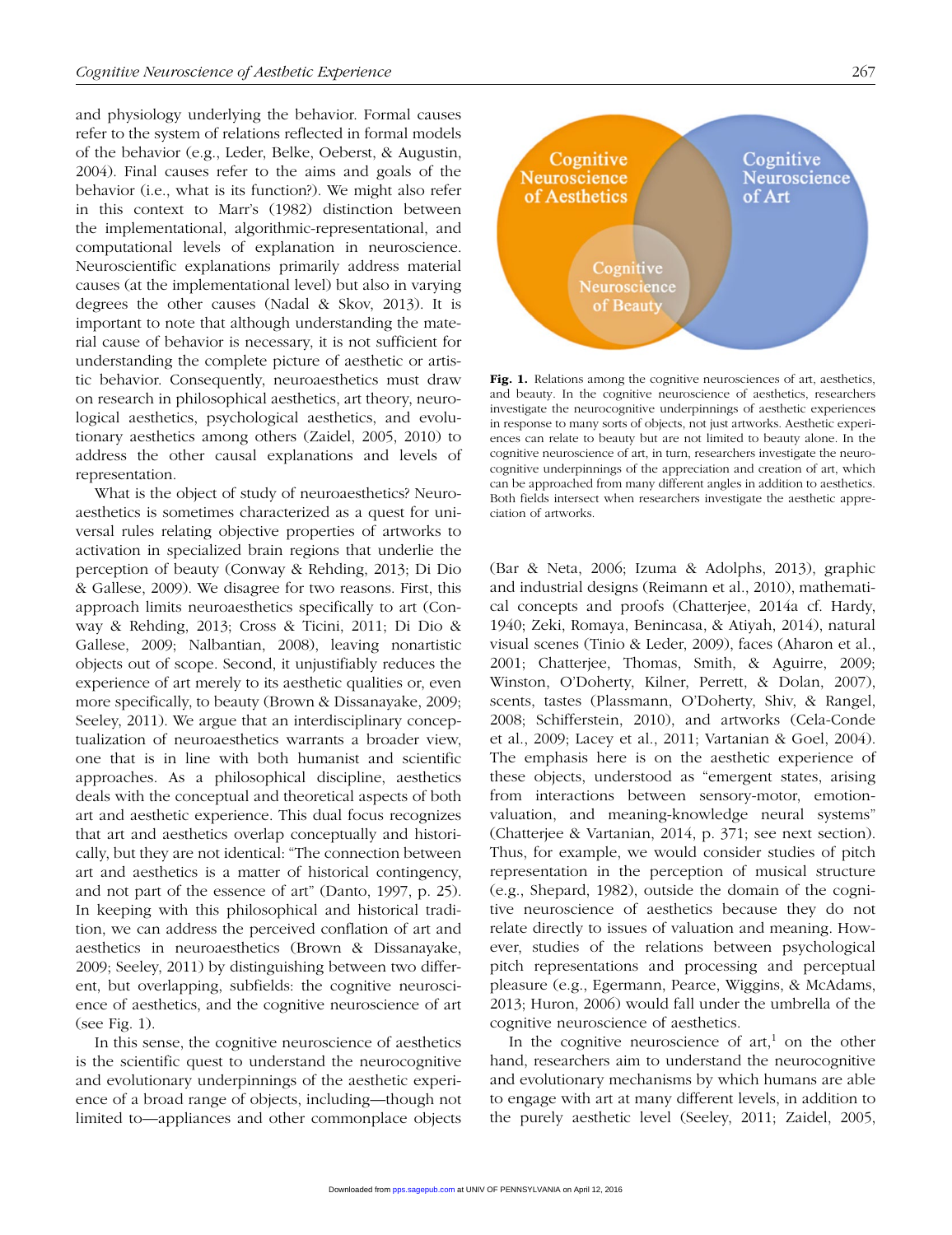2010). These include reflecting about self-referential aspects of art; understanding personal or social meaning of an artwork; recognizing the relation among medium, style, and content; grasping the significance in arthistorical or art-critical contexts, and so on. In this sense, as Brown and Dissanayake (2009) wrote

Aesthetic emotions are unquestionably an integral part of the arts, but they are neither necessary nor sufficient to characterize them. Thus, a narrow focus on aesthetic responses is ultimately a distraction from the larger picture of what the arts are about. (p. 54).

As we have defined them, both subfields overlap when studying the neurocognitive foundations of the aesthetic appreciation of artworks. Often, the focus of neuroaesthetics has been biased toward understanding the neural correlates of the appreciation of beauty in art. However, as conceived here and illustrated in Figure 1, this subset should not be equated with the cognitive neuroscience of aesthetics—or of art, for that matter and it need not be its central focus. In fact, while beauty can play a role in the appreciation of art—which some scholars have suggested is biologically based (Zaidel, 2010)—diverse psychological states (e.g., pleasure and emotions such as wonder, awe, and experience of the sublime but also revulsion, hatred, and experience of the grotesque) can also play a significant role (Leder et al., 2004; Leder & Nadal, 2014; Silvia, 2009; Silvia & Brown, 2007). Therefore, one should be wary of falling foul of the fallacy of composition by assuming that understanding beauty is the only or even the most important goal of the cognitive neuroscience of aesthetics.

Much of the work that falls under the umbrella concept of neuroaesthetics has been carried out at the intersection between aesthetics and art. Consequently, most of what we, Seeley (2011), and Brown and Dissanayake (2009) have conceptualized as the cognitive neuroscience of art remains to be developed, as has been pointed out by others (Gopnik, 2012; Minissale, 2012). Although research on aesthetic responses to art only addresses one part of the larger puzzle, the bias toward using artworks as a resource for research in the cognitive neuroscience of aesthetics has several advantages. First, the arts often come with a long and detailed tradition of analysis (e.g., musicology, art theory, and literary theory and criticism), which can offer valuable insights into aesthetic experience. Second, artworks constitute a primary source of aesthetic experience for many people, to the extent that some scholars have placed aesthetic experience at the core of the definition of art (J. C. Anderson, 2000; Beardsley, 1983).

### Conceptual Foundations

If researchers in the cognitive neuroscience of aesthetics investigate the cognitive and neural processes involved in aesthetic experience, they must (a) clarify what is meant by aesthetic experience, (b) develop a conceptual understanding of how it might be related to the brain, and (c) identify the sources that contribute to the experience. We examine these issues in this section.

One of the main conceptual stumbling blocks for the cognitive neuroscience of aesthetics, and one of the major sources for criticism of neuroaesthetics, has been characterization of aesthetic experience—its very object of study. This might seem alarming and unprecedented, but it is not uncommon in the history of science. At one stage, biology had to grapple with the question of what life is, and physics with the question of what matter is. In their foundational book on computational neuroscience, Churchland and Sejnowski (1992) faced the similar problem of defining what computation is—a fundamental concept in this nascent field.

[Precise definitions] become more convincing, meaningful, and interconnected as the empirical discipline matures and gives more ballast to the theory. . . . It is not, however, that one must say *nothing*—in that event, one could not get the science started. The point rather is that the theory outlining the elementary ideas of the discipline gradually bootstraps itself up, using empirical discoveries as support, and kicking away old misconceptions in the haul. (p. 61)

A precise characterization of aesthetic experience requires acknowledgment of the cultural and historical constitution of this concept. Current conceptions of aesthetics and aesthetic experience owe much to the thinking of 18th century European philosophers such as Shaftesbury (1711/1995) and Kant (1892/1914). This was a period in which art became separated from other spheres of human experience; a move that was accompanied by the peeling of aesthetic interests away from general-purpose and everyday pleasures. Disinterested contemplation came to be considered as the appropriate way of engaging with art: "To assure the autonomy of art from everything else, aesthetic experience is defined as something utterly apart from every conceivable purpose" (Carroll, 2008, p. 152). In contrast, in non-Western societies, aesthetics generally encompasses a broader range of activities and objects than in Western societies, and it is more closely related to the communication of spiritual, ethical, and philosophical meaning than in the Western tradition (R. L. Anderson, 1989). For instance, for the Huichol people of Mexico, beauty is a measure of the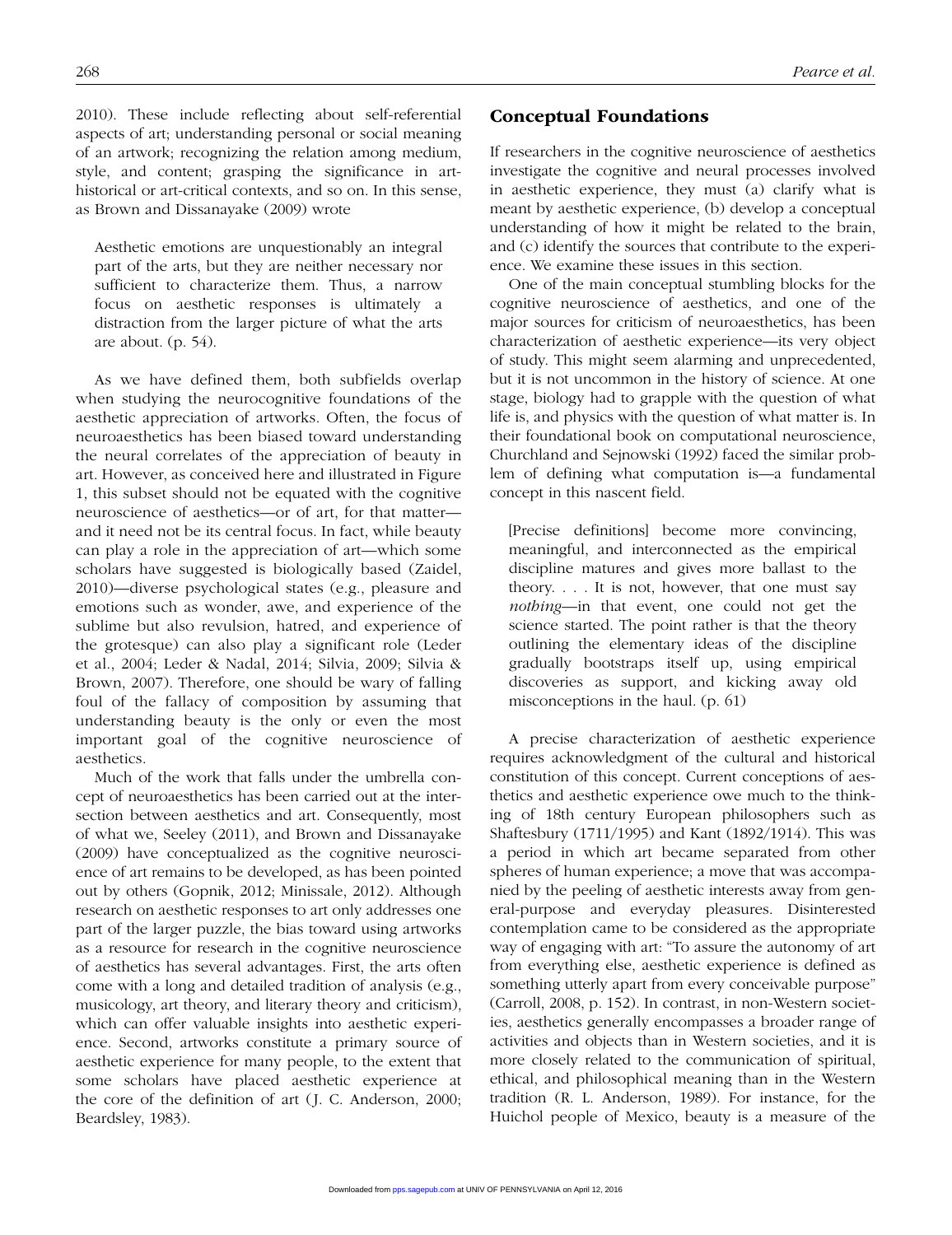extent to which something incarnates the character of the deity it is meant to represent. Thus, Huichol aesthetics and ethics are inextricably bound together: "Aesthetics is not concerned with passive reflection, but with an active attitude to maintain or adjust a system of ethics, inherited from their ancestral deities, which organizes the world and defines appropriate activities and relations with it" (Shelton, 1992, p. 241).

Aesthetic experience also varies throughout time and among historical periods. The history of Western art alone is replete with examples of artworks that were popular in their day, but whose reputation has since withered into obscurity. On the other hand, many examples of artworks that have caused outrage at their unveiling because of their audacious departure from convention have since become much admired staples of the repertoire (e.g., Beethoven's Symphony No. 9, Stravinsky's *Le Sacre du Printemps*, or the impressionist style in visual arts), as cultural conventions have shifted or expanded to accept these transformatively creative works.

If the aim of research in the cognitive neuroscience of aesthetics is to characterize the biological and cognitive substrates of aesthetic experience, then a strict focus on an 18th century Western conception of aesthetic experience, understood as a dispassionate, purposeless, and decontextualized engagement, is likely to be inadequate. As Carroll (2008) argued, "The standard characterization of aesthetic experience is effectively useless from the point of view of empirical research" (Carroll, 2008, p. 158). The cognitive neuroscience of aesthetics must be able to account for varieties of such experience across cultures and historical periods.

A broader and less historically and culturally biased notion of aesthetic experience can be found in Shusterman's work (Shusterman, 1997; Tomlin, 2008). He defined three crucial features in aesthetic experience: An aesthetic experience has an evaluative dimension, in the sense that it involves the valuation of an object; it has a phenomenological or affective dimension, in that it is subjectively felt and savored, drawing one's attention; and, finally, it has a semantic dimension, in that an aesthetic experience is a meaningful experience, not mere sensation. One aspect that seems to distinguish the affective component of aesthetics is that the associated emotional states lack the motivational drive to act that is common in other rewarding affective states (Chatterjee, 2014b; Scherer, 2004). Chatterjee (2014b) has suggested that the emotions involved in aesthetic experience might be related to a reward system of liking or pleasure (subserved by opioid and cannabinoid neurochemical systems) rather than a reward system related to wanting to satisfy desires (subserved by dopaminergic neurochemical systems; Berridge, Robinson, & Aldridge, 2009). In this way, it might be possible to be disinterested and emotionally invested at the same time.<sup>2</sup>

From this perspective, research in the cognitive neuroscience of aesthetics aims to understand the biological and cognitive mechanisms that enable humans to have perceptual experiences that are evaluative and affectively absorbing (though possibly not satisfying particular motivational desires), in individually and culturally meaningful ways. Conceiving aesthetic experience in this manner has the virtue of connecting with the philosophical tradition and the study of art and aesthetics in non-Western societies (R. L. Anderson, 2004). Moreover, it converges with Chatterjee and Vartanian's (2014) notion of the aesthetic triad derived from their review of research in neuroaesthetics. They argued that when examined together, brain lesion and neuroimaging evidence suggests that aesthetic experiences arise from the interaction among neural networks involved in sensory-motor, emotionvaluation, and meaning-knowledge processing.

This point brings us to the second issue: how aesthetic experiences relate to brain activity. Some commentators have characterized the goal of neuroaesthetics research as finding a "beauty center" in the brain (Conway & Rehding, 2013). However, the vast majority of theoretical and empirical research in neuroaesthetics points to a range of cognitive processes and several brain networks being involved in aesthetic experience (Chatterjee, 2014a; Leder et al., 2004; Nadal, 2013; Nadal & Pearce, 2011). Indeed, cognitive models of aesthetic experience typically stress the involvement of basic perceptual processes, memory, attention, emotion, social cognition, and other cognitive processes, each associated with several underlying brain regions and networks (e.g., Brattico & Pearce, 2013; Leder, 2013). Moreover, using the methods of cognitive neuroscience to understand these cognitive processes in terms of brain function is not to discount the importance of subjective experience. It is simply one more tool (although an especially powerful one if used skillfully) to go alongside phenomenology, experimental psychology, computational modeling, and other methodological approaches to understanding the mind, each with its own strengths and limitations.

Finally, we consider the characterization of neuroaesthetics (and other branches of aesthetics) as a search for rules connecting objective properties of artifacts (including artworks) with aesthetic experiences (Conway & Rehding, 2013). In line with other areas of psychology and cognitive neuroscience (e.g., emotion: Scherer & Zentner, 2001; memory: Hupbach, Gomez, Hardt, & Nadel, 2007), aesthetic experiences surely arise from a complex interplay of factors related to the object, the individual, and the context (Jacobsen, 2006). Research on frisson experienced during musical listening, for example, often entails listeners self-selecting music that gives them chills and using other listeners' selections for the control condition (Blood & Zatorre, 2001; Salimpoor,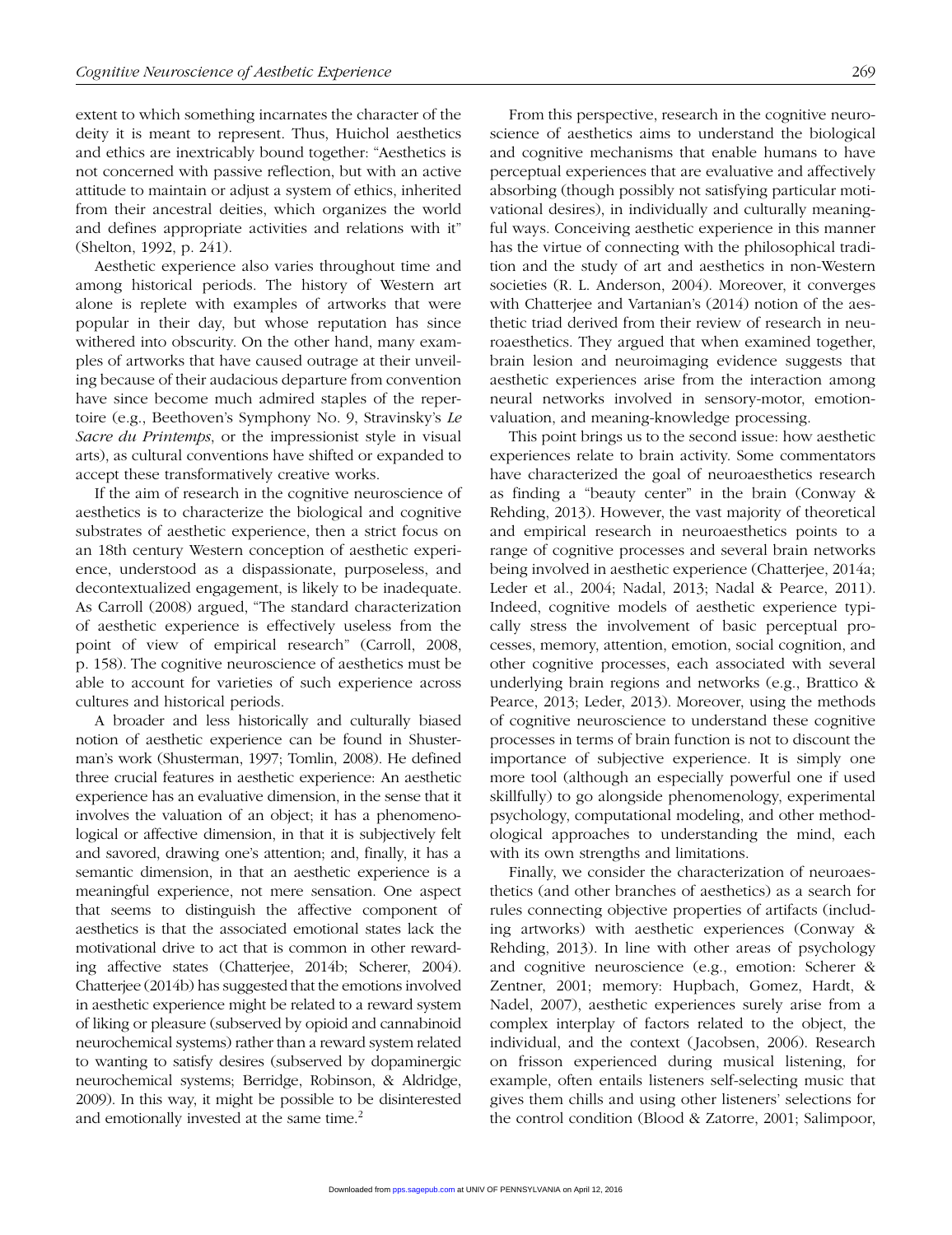Benovoy, Larcher, Dagher, & Zatorre, 2011; Salimpoor & Zatorre, 2013). This procedure moves the focus firmly onto the listener's individual musical experience and away from objective properties of the music. Other research has shown that semantic and physical contexts influence the subjective experience and neural processes in response to works of art (Brieber, Nadal, & Leder, 2015; Brieber, Nadal, Leder, & Rosenberg, 2014; Kirk, Skov, Hulme, Christensen, & Zeki, 2009; Lengger, Fischmeister, Leder, & Bauer, 2007). Although it is important to understand the role of object properties, a focus on the object itself can have several negative consequences, not the least of which is that it encourages cherry picking a few choice artworks that happen to corroborate the theory (Hyman, 2010) and ignoring the many that fail to do so, which in turn hampers the goal of putting together a coherent research program with testable hypotheses (Chatterjee, 2011).

Neuroaesthetics sometimes has been criticized precisely for treating the object and the person out of context: "Paintings are treated as mere isolated stimuli or sets of stimuli . . . The works and our experiences of them are divorced from their cultural context and from the viewer's individual history" (Tallis, 2008, p. 20). This criticism might have been more true in 2008 than it is today. Serious research is being performed outside the laboratory, avoiding the separation of object, experience, and context noted by Tallis (2008). For instance, the neural correlates of dance appreciation have been studied using live performances and on-line measures (Jola, Abedian-Amiri, Kuppuswamy, Pollick, & Grosbras, 2012; Jola & Grosbras, 2013; Stevens et al., 2009), the physiological concomitants of the aesthetic appreciation of paintings have been examined in actual museum visitors (Brieber et al., 2015; Brieber et al., 2014; Tschacher et al., 2012), and physiological affective responses to music have been studied in audiences at live concerts (e.g., Egermann et al., 2013).

## What Can Cognitive Neuroscience Add to Our Understanding of Aesthetics?

### *Criticisms of scientific aesthetics from the humanities*

Dickie (1962) claimed that psychology had little to contribute to aesthetics, either in terms of understanding aesthetic experience or in terms of clarifying concepts and methods in the study of aesthetics. Although not all philosophers share this extreme position (Beardsley, 1966), neuroaesthetics has continued to be criticized in the humanities because of its failure to produce interesting results about art itself. Some even go as far as claiming that neuroaesthetics is, in principle, unable to contribute to knowledge about art (Massey, 2009; Tallis, 2008). There are at least three cogent responses to these criticisms that demonstrate that cognitive neuroscience can and does contribute to the understanding of aesthetics (which, as we have argued earlier, is not limited to art).

First, taken at face value, these criticisms seem to imply that the brain is not involved in the production or appreciation of art, so that any understanding of the neural basis of these abilities is irrelevant. Second, they seem to deny that any scientific approach to aesthetics could contribute to the aspects of art those critics are specifically interested in or to the sorts of issues they are concerned with, including the concept of the aesthetic, the definition of art, the ontology of art, the identification of what makes a good artwork, and so on (Levinson, 2003). It seems, however, unfair to judge the merits of the cognitive neuroscience of aesthetics based on how much—or how little—it contributes to resolving philosophical or art-critical questions, such as the greatness (or otherwise) of particular works of art. (Tallis, 2008). The cognitive neuroscience of aesthetics is concerned with people's behavior, cognition, and experience in relation to aesthetics. The aim is not necessarily to provide answers to philosophical questions about art, nor, certainly, is it to replace philosophical aesthetics.

Third, the relevance of cognitive neuroscience to aesthetics and art should be evident because *art* and *aesthetics* are often defined in cognitive terms. Notice how often such terms appear, for example, in Beardsley's (1969) definition of aesthetic experience:

A person is having an aesthetic experience during a particular stretch of time if and only if the greater part of his *mental activity* during that time is united and made *pleasurable* by being tied to the form and qualities of a *sensuously* presented or *imaginatively intended* object on which his primary *attention* is *concentrated*. ( p. 5, emphasis added)

Levinson's (1996) more recent conception of aesthetic pleasure also relies on psychological processes: "*Pleasure* in an object is aesthetic when it derives from *apprehension* and *reflection* on the object's individual character and content, both for itself and in relation to the structural base on which it rests" (Levinson, 1996, p. 6, emphasis added). Cognitive neuroscience has much to contribute regarding pleasure, sensation, imagination, attention, apprehension, and reflection, and the processes by which they interact (see, for instance, Vessel, Starr, & Rubin, 2012). Thus, the cognitive neuroscience of art and aesthetics can help to unravel the psychological and neural processes involved in phenomena that were formulated in philosophical conceptions of art and aesthetics.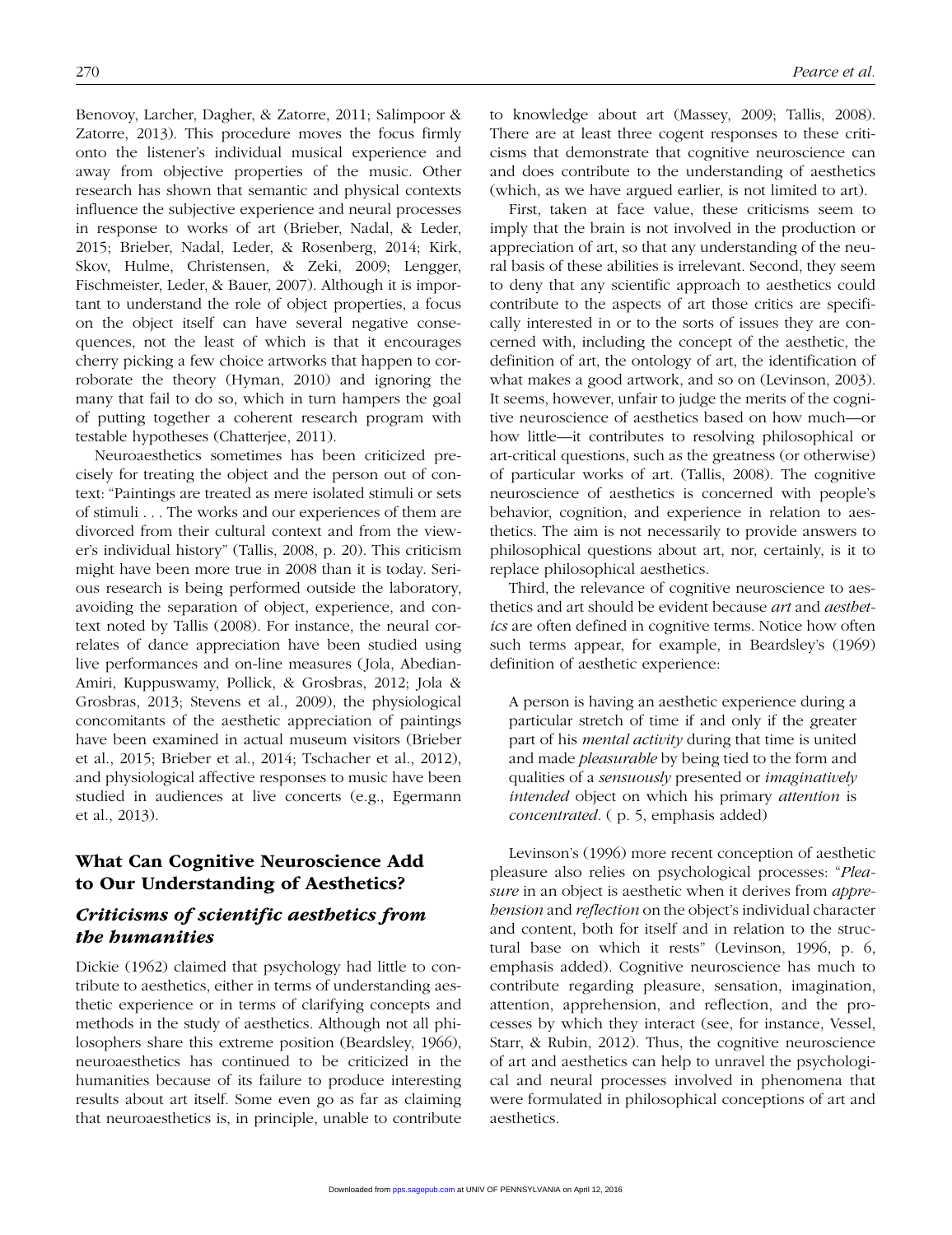# *Science and the humanities as complementary approaches to aesthetics*

The concern has been expressed that in attempting to create general predictive models of aesthetic experience, we may lose the quintessential essence of those experiences: their unique, privileged, and individual quality (Tallis, 2008). It is important to acknowledge a genuine tension here between an approach often taken in the humanities in which a given artifact is studied in detail, relating it to the particular historical circumstances in which it was created and experienced, and that of the sciences, where the tendency is to pose and corroborate general predictive models of a given phenomenon.<sup>3</sup>

However, one must not confuse a theoretical stance on a phenomenon (aesthetics in this case) with a method for studying it. As shown previously, the scientific approach to aesthetics need not imply a focus on objective properties of the stimulus (Conway & Rehding, 2013) or necessarily on generalizing across individuals as illustrated by various neuropsychological case studies of artists (Chatterjee, Bromberger, Smith, Sternschein, & Widick, 2011; van Buren, Bromberger, Potts, Miller, & Chatterjee, 2013; Zaidel, 2005). Furthermore, the scientific approach need not entail a sharp distinction between phenomena that are aesthetic and those that are not (Conway & Rehding, 2013). Aesthetics is likely to resemble other complex phenomena in psychology and neuroscience, such as autism (where a spectrum of conditions result from a complex interaction between genetic and environmental factors; Persico & Bourgeron, 2006) or color perception (where the relation between frequency and perceived color categories varies as a complex function of context as well as individual and cultural experience; Roberson & Hanley, 2007; Zeki & Marini, 1998). Therefore, we posit a *spectrum* of different aesthetic experiences depending on the individual (affected by experience, stable traits, and current motivational and emotional states), the context, and the object.

These considerations mean that scientific and humanistic approaches can share the same theoretical stance while taking different methodological approaches to studying the phenomenon, each with potentially complementary strengths and weaknesses. The enlightenment philosopher John Locke (1690/1997) portrayed philosophy as a kind of servant to science, clarifying concepts and assumptions and interpreting results. We suggest that rather than playing a subordinate role, philosophical and scientific approaches can fruitfully complement each other, operating hand in hand. Examples of such complementarity are not hard to come by, even in the fields of art and aesthetics. For instance, Darwin (1871/1998) is usually credited with the original observation that aesthetic features and the affective responses they elicit play

a crucial role in mate choice. However, Joseph Addison (1712) and Thomas Reid (1785) had already stressed this adaptive role of natural beauty: "There seem likewise to be varieties in the sense of beauty in the individuals of the same species, by which they are directed in the choice of a mate, and in the love and care of their offspring" (Reid, 1785, p. 744). Thus, Darwin's (1871/1998) great accomplishment was to propose a natural mechanism—sexual selection—that explained observations made by earlier British empiricist philosophers. Analagously, the scientific evolutionary approach to aesthetics is not opposed to the philosophical approach, but a natu-

Moreover, and contrary to suggestions of territorial squabbles between scientists and humanists (Hutton & Kelly, 2013), current research in the cognitive neuroscience of aesthetics is essentially interdisciplinary. In fact, projects bringing together philosophers, architects, art historians, psychologists, neuroscientists, and physicists (Brieber et al., 2014; Brinkmann, Commare, Leder, & Rosenberg, 2014; Cela-Conde et al., 2013; Huang, Bridge, Kemp, & Parker, 2011; Kozbelt & Seeley, 2007; Vartanian, Navarrete, et al., 2013) have shown just how much there is to be gained from a closer partnership between C. P. Snow's *two cultures* (Snow, 1964).

ral extension of it.

# What Can the Cognitive Neuroscience of Aesthetics Contribute to the Understanding of Human Cognition?

The cognitive neuroscience of aesthetics has also been viewed on occasion with suspicion from within scientific disciplines. There are three main reasons for this. First, some view art and aesthetics as limited to museum exhibitions, concert halls, and other sophisticated leisure activities rather than as a fundamental feature of the behavioral, cognitive, and neural constitution of *Homo sapiens* (e.g., only humans produce art spontaneously). They therefore see little interest in the scientific understanding of such "elitist" activities, accessible in some cases only to the more privileged. Second, others are wary of the subjectivity involved in the appreciation of art and aesthetic experience. Third, one might question why a biological theory of aesthetics is needed in addition to a psychological one. In this section, we briefly address these three issues, remembering first that we argued for a conceptual distinction between the aesthetics and art (and the subfields of cognitive neuroscience investigating these phenomena).

### *Pervasiveness of aesthetic cognition*

Regarding the first concern expressed, art and aesthetics are not restricted to few exclusive occasions, contexts, and social classes; they are ubiquitous manifestations of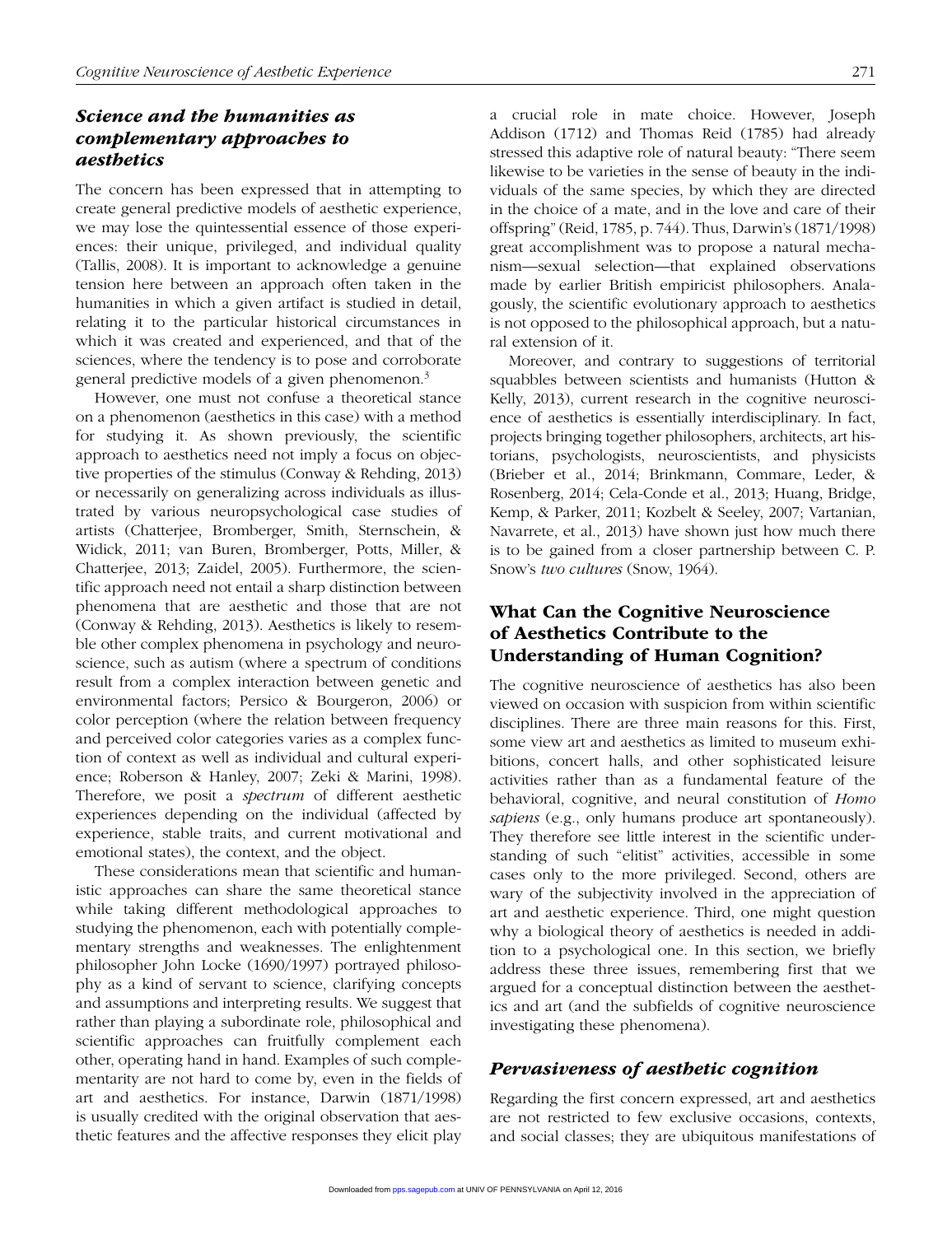human neurocognitive capacities. The vast majority of humans, to a lesser or greater degree, engage routinely in some form of art:

We are accustomed to understand art to be only what we hear and see in theatres, concerts, and exhibitions; together with buildings, statues, poems, novels . . . But all this is but the smallest part of the art by which we communicate with each other in life. All human life is filled with works of art of every kind from cradle-song, jest, mimicry, the ornamentation of houses, dress and utensils, up to church services, buildings, monuments, and triumphal processions. It is all artistic activity. (Tolstoy, 1904, p. 51).

Thus, understood in this broader sense, aesthetics is intrinsic to some of the activities people hold most dear to them. In fact, as argued by Dissanayake (1988, 2009), art is a vital component in such activities, contributing to heighten the uniqueness and specialness of the object, activity, or occasion. Artistic and aesthetic production and appreciation are an integral part of natural human behavior (Lorblanchet, 2007). Therefore, knowledge about their cognitive and neural underpinnings is of interest to cognitive science and cognitive neuroscience: "Art, as any other activity of the mind, is subject to psychology, accessible to understanding, and needed for any comprehensive survey of mental functioning" (Arnheim, 1966, p. 2).

### *Subjectivity of aesthetic experience*

The second concern expressed by scientists regarding the cognitive neuroscience of aesthetics is not very different from the one originally directed at the study of consciousness. It refers to its personal and subjective nature: science cannot deal with the eminent subjectivity of aesthetic experience and its individual uniqueness. This critique is not new, for even the early proponents of scientific aesthetics had to deal with it (Munro, 1928), and it can be understood in three different but related ways.

In one sense, the subjectivity criticism expresses the concern that aesthetic experience cannot be measured independently from the experiencing subject: It is a subjective state that is not directly linked to a concrete property of an object in the world and therefore lies outside the scope of science. However, this argument is only an apprehensive rehashing of one of the early realizations of cognitive psychology. Just as memory is not a faithful store of events that can be played back, perception is not a photographic recording of the properties of objects. It is an active process of constructing a meaningful representation of the world and therefore susceptible to transient contextual features and events and to personal goals and intentions: "whether beautiful or ugly or just

conveniently at hand, the world of experience is produced by the man who experiences it" (Neisser, 1967, p. 3). However, this fact has not prevented psychology and cognitive neuroscience from developing a multitude of methods to measure implicit processes in subjective experiences, from which the cognitive neuroscience of aesthetics has profited greatly. For instance, Chatterjee et al. (2009) were able to show that even when participants did not explicitly attend to the attractiveness of a series of faces they were viewing and were not required to provide any sort of explicit attractiveness assessment, the ventral occipital cortex was still responsive to this facial feature.

In a second sense, the subjectivity criticism seems to suggest that there is no way aesthetic experience can be studied scientifically because subjective states vary from moment to moment and from person to person. An aesthetic experience is like a snowflake: On the whole, it is similar to any other; in the details, it is unique, ephemeral, and unrepeatable. No two aesthetic experiences are the same. Thus, how can something as elusive as an aesthetic experience be pinned down with general principles? Additionally, this elusiveness makes definition difficult, and this is one of Conway and Rehding's (2013) main critiques of neuroaesthetics: "the lack of a cogent, universally accepted definition of beauty" (Conway & Rehding, 2013, p.  $4$ ).<sup>4</sup>

It might seem that the lack of a universally accepted definition of the aesthetic experience should warrant skepticism toward scientific aesthetics and its achievements. But what about other branches of psychology and cognitive neuroscience that also deal with elusive phenomena and lack broadly shared definitions of key concepts? Take emotions, for instance. People differ greatly as to what it means to experience happiness, what it is like be in love or to feel rejected, and the degree to which different objects and situations elicit different kinds of emotions. However, this does not preclude scientists from studying emotion. It only means that scientific research on emotion—and on aesthetic experience must determine the factors that explain the differences among individuals and differences within individuals at different moments and in different circumstances. In fact, findings from several studies have shown that these differences can be accounted for and, moreover, that they can be used to model brain activity related to aesthetic experience (Chatterjee et al., 2009; Vartanian, Lam, Fisher, Granic, & Goel, 2013). Not only are emotions, like aesthetic experiences, phenomenologically elusive; they also defy clear, precise, and widely agreed definitions: "'Emotion' has no generally accepted definition" (Izard, 2010, p. 369). Thus, even 130 years after William James (1884) asked "What Is an Emotion?" there is substantial disagreement among emotion researchers regarding such important issues as the function of emotions, the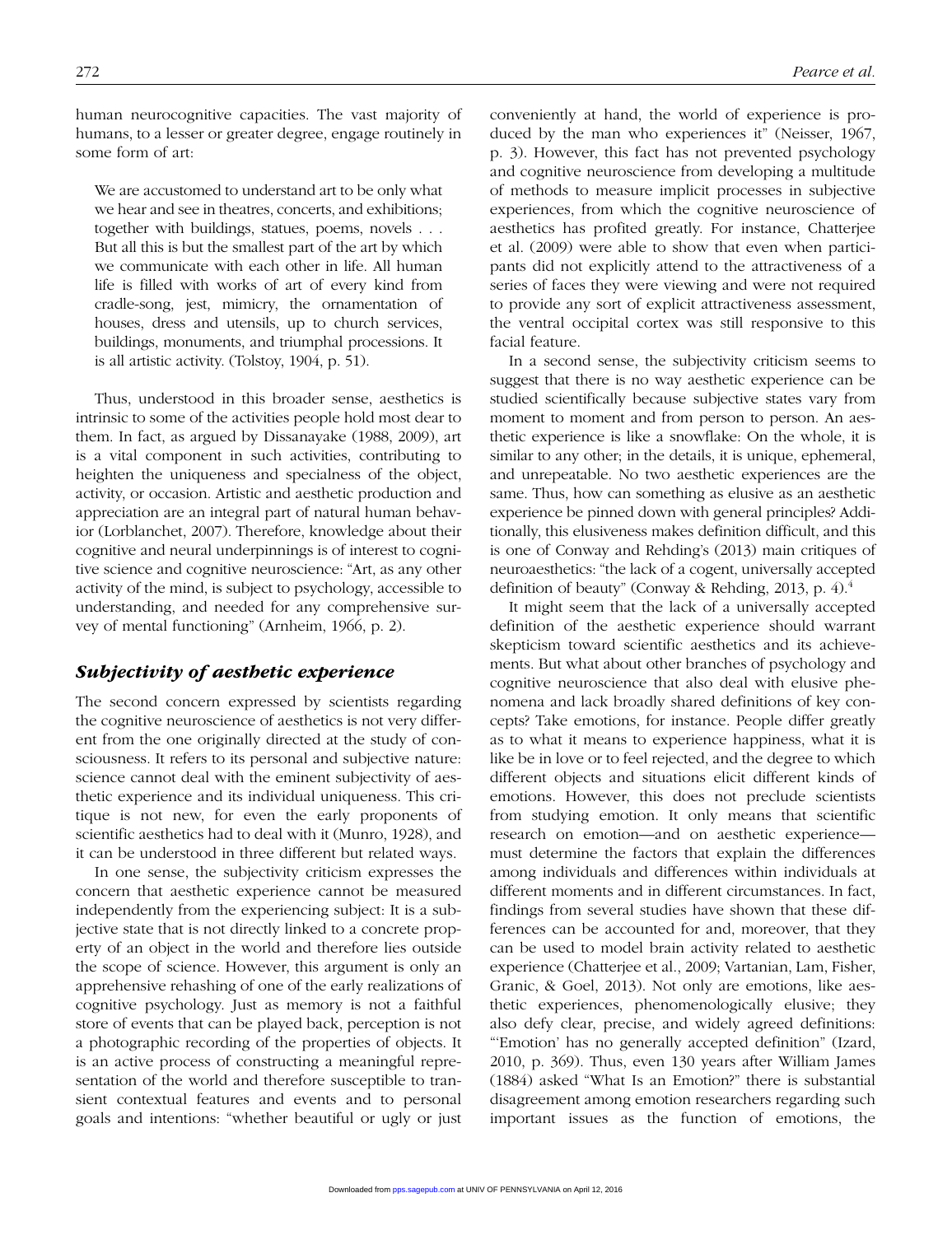specificity of the physiology of emotion, the difference between emotion and mood, or the role of cognitive processes in emotion (Ekman & Davidson, 1994). However, the cognitive neuroscience of emotion has managed to develop successfully despite such disagreements. It is reasonable to expect the same from the cognitive neuroscience of aesthetics.

Finally, the subjectivity critique might also relate to dissatisfaction with the absence, in the domain of aesthetics, of correct and incorrect responses that would allow a standardized measure of aesthetic performance. Such assessments do in fact exist (Barron & Welsh, 1952; Child, 1962; Götz, Borisy, Lynn, & Eysenck, 1979; Wilson & Chatterjee, 2005), but they provide a relative, rather than absolute, measure that compares an individual's performance to that of a reference group. However, it is worth remembering that such objective measures are useful only to the extent that they capture the important properties of subjective aesthetic experience.

In summary, the critique of the subjectivity of aesthetic experience is a manifestation of what Santayana (1896, p. 4) called "man's prejudice against himself": the devaluation of the product of mental processes in favor of objects and laws that are independent of humankind's own nature:

We have still to recognize in practice the truth that from these despised feelings of ours the great world of perception derives all its value, if not also its existence. Things are interesting because we care about them, and important because we need them. Had our perceptions no connexion with our pleasures, we would soon close our eyes on this world . . . A judgment is not trivial, however, because it rests on human feelings; on the contrary, triviality consists in abstraction from human interests (Santayana, 1896, pp. 3–4).

## *What is gained by understanding brain mechanisms?*

Finally, it is pertinent to ask why a cognitive neuroscience of aesthetics is needed when there is a healthy tradition of psychological research in empirical aesthetics. There are at least two reasons—one methodological, the other theoretical—that we come to below.

As a preliminary, we note that scientific psychology in general and empirical aesthetics in particular have always been coupled to the study of the brain. William James (1890) wrote that

[psychologists] must be "cerebralists," to the extent at least of admitting that certain peculiarities in the way of working of their own favorite principles are explicable only by the fact that the brain laws are a codeterminant of the result. (p. 4)

This is not to say that psychology can be reduced to or abandoned in favor of neuroscience. Searching for neural mechanisms underlying psychological processes

does not make the psychologist a physiologist, for precisely the same reason that the physiologist need not become a cytologist or biochemist . . . [T]he psychologist is interested in physiology to the extent that it contributes to his own task" (Hebb, 1949, p. xv).

Reflecting the general case, empirical aesthetics has aspired, both in its inception (Fechner, 1876) and in its modern reformulation (Berlyne, 1971), to explain the neural foundations of aesthetic behavior and cognition. As noted earlier, Fechner saw the outer psychophysics upon which he based empirical aesthetics (Fechner, 1876) as an approximation to charting directly the relation between mental and neural processes (Scheerer, 1987). Berlyne (1971) also firmly believed that psychological explanation was incomplete if it lacked biological foundations:

Every form of behavior must depend on bodily structures, including characteristics of the human nervous system . . . This must hold for aesthetic activities as well as for any others, so that *the psychological study of art must include a search for the biological origins of art*. (p. 8, emphasis added)

Thus, explaining the relation between aesthetic experience and brain function has always been central to empirical aesthetics.

What is gained by doing so? First, from a methodological perspective, the cognitive neuroscience of aesthetics provides a whole new suite of research tools and methods to the armory of the empirical aesthetician. In this sense, the contribution of the cognitive neuroscience of aesthetics to psychological aesthetics is no different from the contribution of the cognitive neuroscience of language to psycholinguistics, for instance. Generally speaking, the tools of cognitive neuroscience have helped psychologists (a) to understand how cognitive processes are related to underlying neural mechanisms, (b) to study cognitive or affective processes (or aspects of those processes such as their temporal course) that are not accompanied by overt behavioral responses, (c) to determine whether two tasks rely on common or different mechanisms, and (d) to constrain cognitive theories and models (Mather, Cacioppo, & Kanwisher, 2013; Poldrack, 2006; White & Poldrack, 2013). Examples of all four contributions exist in the cognitive neuroscience of aesthetics. Neuroimaging and neurophysiological methods have been used to show, for instance, that (a) aesthetic experiences are related to activity of large-scale neural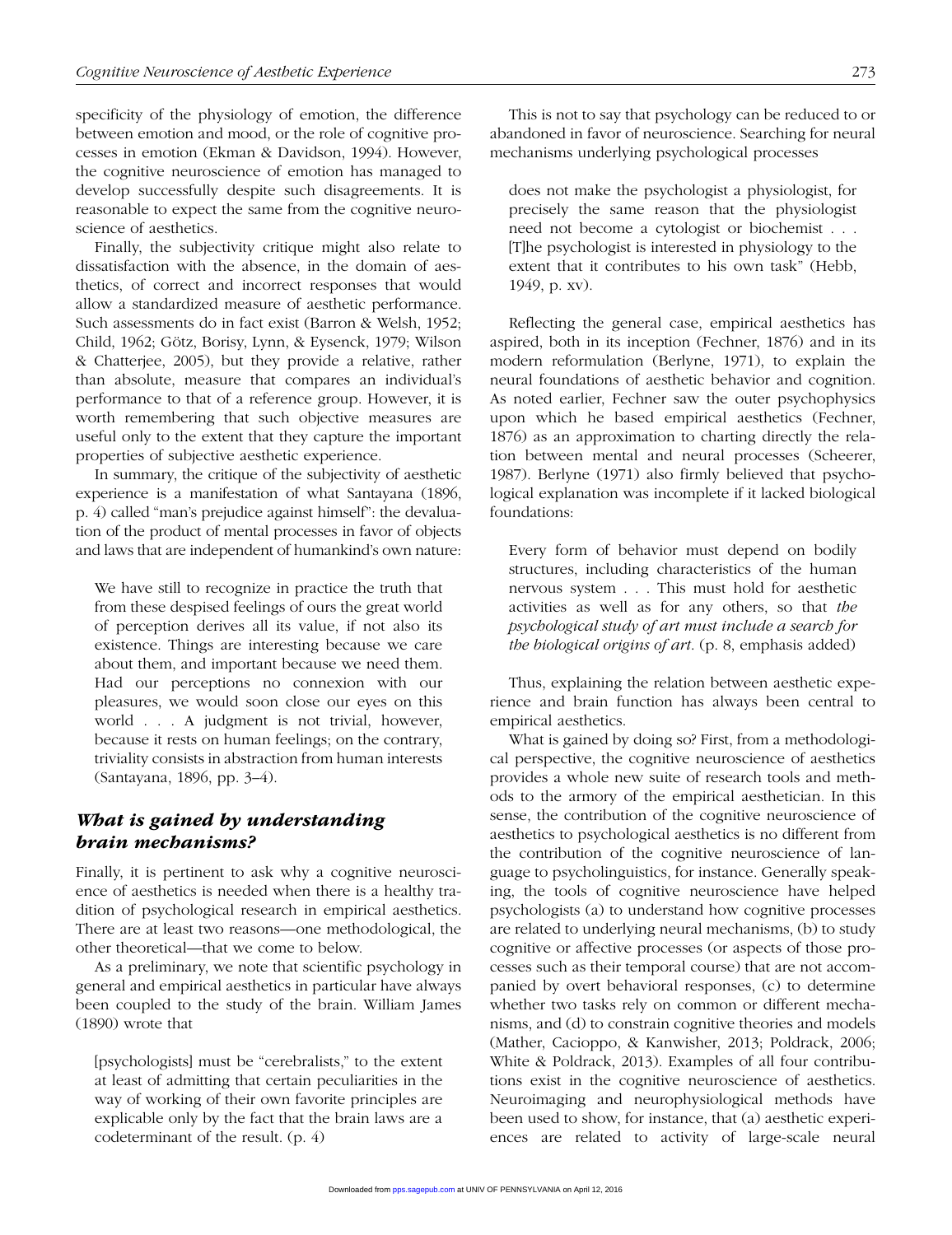networks rather than specific regions (Cela-Conde et al., 2013; Vessel et al., 2012); (b) facial attractiveness is processed even when people do not explicitly attend or overtly respond to it (Chatterjee et al., 2009) and aesthetic judgments involve two distinct stages: an early impression formation and a subsequent evaluative categorization (Cela-Conde et al., 2013; Jacobsen & Höfel, 2001, 2003); and (c) aesthetic experiences of music and painting rely partly on common affective processes (Ishizu & Zeki, 2011). Finally, (d) results from such studies have challenged and complemented cognitive models of aesthetic appreciation and therefore contributed to refinement and reformulation of them, as discussed by Brattico, Bogert, and Jacobsen (2013); Leder (2013); and Leder and Nadal (2014). For example, neuroimaging studies showing that beliefs about the authenticity or authorship of artworks have an impact on how rewarding the artworks are perceived to be (Kirk, Skov, Hulme, et al., 2009), and that this impact occurs at early processing stages (Huang et al., 2011) have prompted a strengthening the role of semantic context in a widely used model of the aesthetic experience of art (Leder & Nadal, 2014).

Second, from a theoretical perspective, neuroaesthetics augments empirical aesthetics with the general conceptual framework of cognitive neuroscience. A good example is the centuries-long debate on the manner in which aesthetic experience and pleasure are related, discussed earlier in the Conceptual Foundations section. Burke (1757) made one of the most singular contributions to this debate by arguing that aesthetic feelings, such as beauty and the sublime, arise from the same neural processes that cause pleasant and unpleasant emotions, such as love and fear. His views became the cornerstone of some of the early psychological approaches to aesthetics (Allen, 1877; Marshall, 1894) and persisted during the behaviorist heyday as a factor explaining choice (Beebe-Center, 1932). The idea that aesthetic appreciation relies on the neural substrates of pleasure and pain even constituted the central theoretical pillar of Berlyne's (1971) new experimental aesthetics, in which the hedonic tone of aesthetic experiences was proposed to result from the combined activity of brain systems related to reward and aversion.

However, the notion that brain activity related to reward underlies aesthetic appreciation remains somewhat toothless without a detailed empirical understanding of the reward system itself and how it is involved in human aesthetic experience. It is here that the cognitive neuroscience of aesthetics has made two of its most substantial contributions to experimental aesthetics. First, it has offered a thorough description of the brain's reward system participating in aesthetic appreciation: (a) it has pinpointed the brain regions and neurotransmitter systems involved; (b) it has characterized the temporal dynamics of neural activity in these regions and systems (e.g., Salimpoor et al., 2013); and (c) it has shown how these systems and dynamics are modulated by intrinsic and extrinsic factors (for reviews, see Chatterjee & Vartanian, 2014; Nadal, 2013; Skov, 2010). One of the major insights that emerge is that the valuation of art, music, and other cultural objects, such as money, relies on the same neural mechanisms that mediate reward derived from food or drink, thus contributing to the notion of a "common currency" for choice (Batra, McGuire, & Kable, 2013; Brown et al., 2011; Levy & Glimcher, 2012; Sescousse, Caldú, Segura, & Dreher, 2013). Second, the conceptual apparatus of cognitive neuroscience permits a fruitful reanalysis of the debate about what kinds of pleasure are aesthetic and what distinguishes aesthetic pleasure from other sorts. As noted in the Conceptual Foundations section, Berridge et al.'s (2009) distinction between two forms of reward—liking and wanting allows the characterization, in principle at least, of aesthetic pleasure as "liking without wanting," as a reward that is unrelated to the satisfaction of desires. Additionally, relying on the notion of functional connectivity and advances in its estimation, recent studies show that aesthetic pleasure is characterized by the tight coupling of activity in reward brain regions and sensory brain regions.

Let us consider two specific examples. Using a combination of <sup>11</sup>C-raclopride positron emission tomography scanning, functional magnetic resonance imaging, and behavioral measures, Salimpoor et al. (2011) found that peak musical experiences (pleasurable chills to familiar self-selected musical excerpts) were associated with dopaminergic activity in the caudate nucleus while the nucleus accumbens was involved in the anticipation of the peak experience. Thus, the experience itself and its anticipation appear to be served by dopamine release in distinct regions of the striatal system, again underlining the important role of individual beliefs and expectations. In a subsequent study, Salimpoor et al. (2013) used a bidding paradigm, in which participants were asked to listen to unfamiliar fragments of music and allocate amounts of money to listen to them again if they wished. The degree of activity in the nucleus accumbens and an increase in functional connectivity between this region and the auditory cortex, the amygdala, and the ventromedial prefrontal cortex predicted the amount of money participants were willing to pay to listen to their preferred fragments again.

These studies show that pleasurable musical experiences involve dopaminergic activation in distinct areas of the reward system, which is functionally connected to sensory processing (see also Lacey et al., 2011). This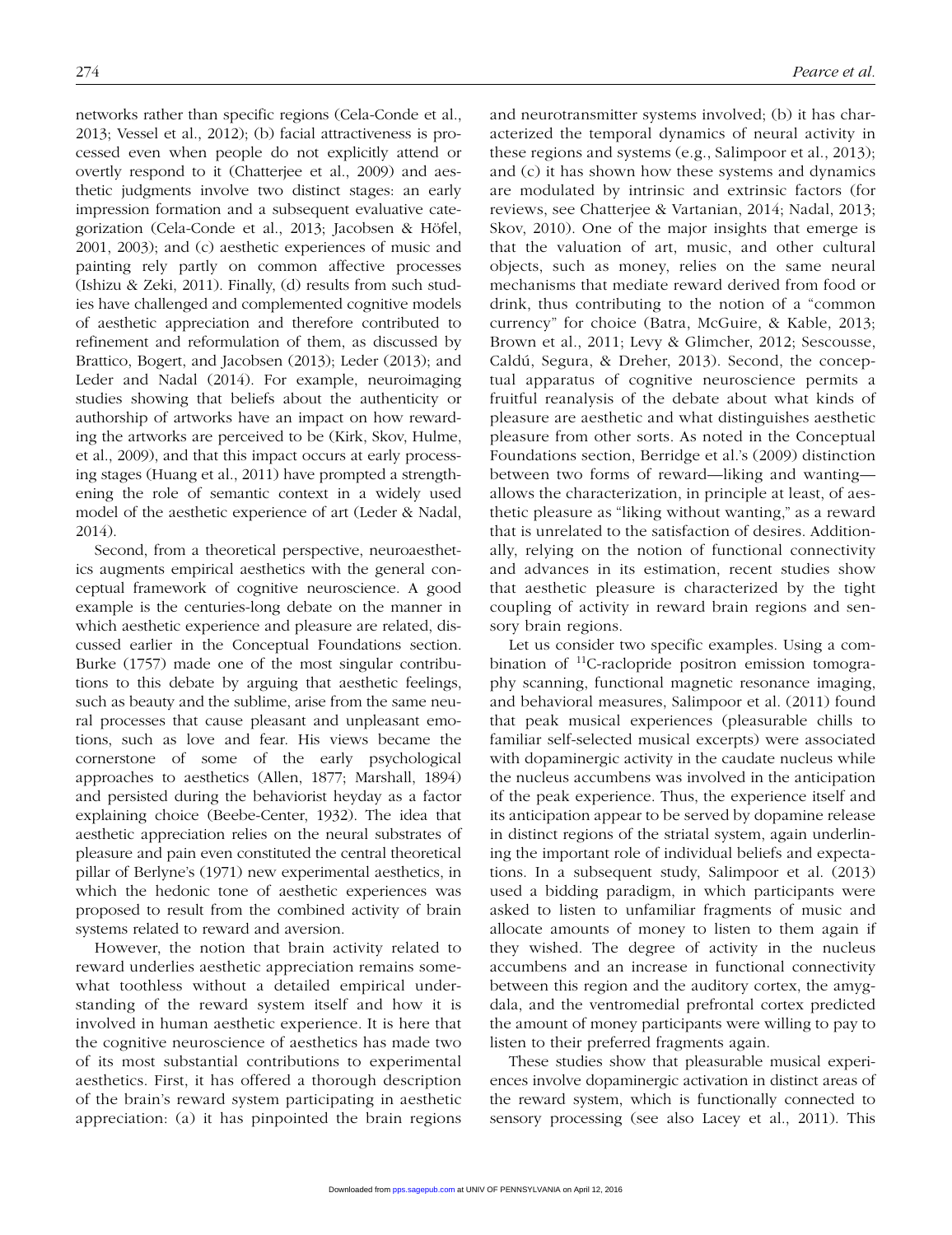accounts for motivation to repeat or continue the experience of listening to a piece of music, but it cannot, in and of itself, explain the pleasure associated with the experience. However, striatal dopamine systems are intricately and reciprocally connected with opioid systems in the nucleus accumbens and ventral pallidum thought to underlie pleasure (Salimpoor, Zald, Zatorre, Dagher, & McIntosh, 2015). Understanding in more detail the relations between these systems and the extent to which they can be activated in isolation provides a compelling and rigorous empirical pathway toward distinguishing different varieties of (aesthetic) pleasure.

### Looking Ahead

In response to commentaries on the cognitive neuroscience of aesthetics from both those in the humanities and the sciences, we have argued for a conception of the field that applies beyond art to a wider range of sensory phenomena and encompasses a greater variety of sensations than beauty. We have encouraged an interdisciplinary approach that incorporates biology, neuroscience, psychology, and the socially embedded nature of aesthetic experiences that is wide enough to include differences between cultures and over time. We have argued strongly for a sophisticated scientific approach involving the investigation of a spectrum of aesthetic experiences depending on the interaction of the individual and the context as well as properties of the objects forming the focus of an aesthetic experience. The goal is to understand the psychological and neural processes of an individual having an aesthetic sensory experience in a given context, not to place a value on its object. Aesthetic experiences engage a wide range of cognitive processes and networks of brain regions. We believe the methods of cognitive neuroscience extend the toolbox of the empirical aesthetician in useful ways, rather than replacing traditional experimental and nonexperimental methods.

Looking ahead, we believe that this vision suggests a multidisciplinary approach to understanding aesthetic experience at a number of levels ranging from subjective experience, through cognitive processing and systems neuroscience, to cellular and genetic factors using a range of different methods, each with complementary advantages and disadvantages. For example, lab-based studies with artificial stimuli allow great experimental control but lack ecological validity, so they should be complemented by studies of people in genuinely aesthetic situations (Brieber et al., 2015; Brieber et al., 2014; Egermann et al., 2013; Jola & Grosbras, 2013; Jola, Pollick, & Grosbras, 2011; Stevens et al., 2009; Tschacher et al., 2012) that have high ecological validity but may suffer from the presence of additional noise. Furthermore, since aesthetic episodes can have transformational

effects, it also would be important to investigate the consequences of aesthetic experience on cognitive, emotional, and social function (Wang, Mo, Vartanian, Cant, & Cupchik, 2015). We look forward to decades ahead in which the cognitive neuroscience of aesthetics, neuroaesthetics, develops into fully productive scientific maturity, integrated with its parent disciplines of empirical aesthetics and cognitive neuroscience.

#### Declaration of Conflicting Interests

The authors declared that they had no conflicts of interest with respect to their authorship or the publication of this article.

#### Funding

This research was supported by Grant AAEE124/09 from the Govern de les Illes Balears, Spain.

#### Notes

1. We use the term *art* to refer to the full range of visual and performing arts including painting, printmaking, sculpture, photography, music, dance, literature, drama, architecture, and so on.

2. It should be noted that although this is consistent with the general idea of disinterested interest understood, in a broad sense, as a pleasure without incentive or inclination, it does not necessarily correspond to Shaftesbury's or Kant's notions of disinterested interest, given the clear differences in terms of the specific conceptual understanding of art, aesthetics, and mind within which those philosophers expressed their ideas.

3. Following the principle of Ockham's razor, scientists seek simple theories with general coverage, but a theory must, first and foremost, account for the phenomena, and there may be aspects of individual aesthetic experiences that are genuinely unique and require individual treatment.

4. Note also our earlier argument that beauty is not synonymous with aesthetics.

#### References

- Addison, J. (1813) On the pleasures of the imagination. *The Spectator*, *412*, 1336–1340. London: Andrew Wilson. (Original work published June 21, 1712)
- Aharon, I., Etcoff, N., Ariely, D., Chabris, C. F., O'Connor, E., & Breiter, H. C. (2001). Beautiful faces have variable reward value: fMRI and behavioral evidence. *Neuron*, *32*, 537–551.
- Allen, G. (1877). *Physiological aesthetics*. London, England: Henry S. King.
- Anderson, J. C. (2000). Aesthetic concepts of art. In N. Carroll (Ed.), *Theories of art today* (pp. 65–92). Madison: The University of Wisconsin Press.
- Anderson, R. L. (1989). *Art in small-scale societies* (2nd ed.). Englewood Cliffs, NJ: Prentice Hall.
- Anderson, R. L. (2004). *Calliope's sisters: A comparative study of philosophies of art* (2nd ed.). Upper Saddle River, NJ: Pearson Prentice Hall.
- Arnheim, R. (1966). *Toward a psychology of art*. Berkeley: The University of California Press.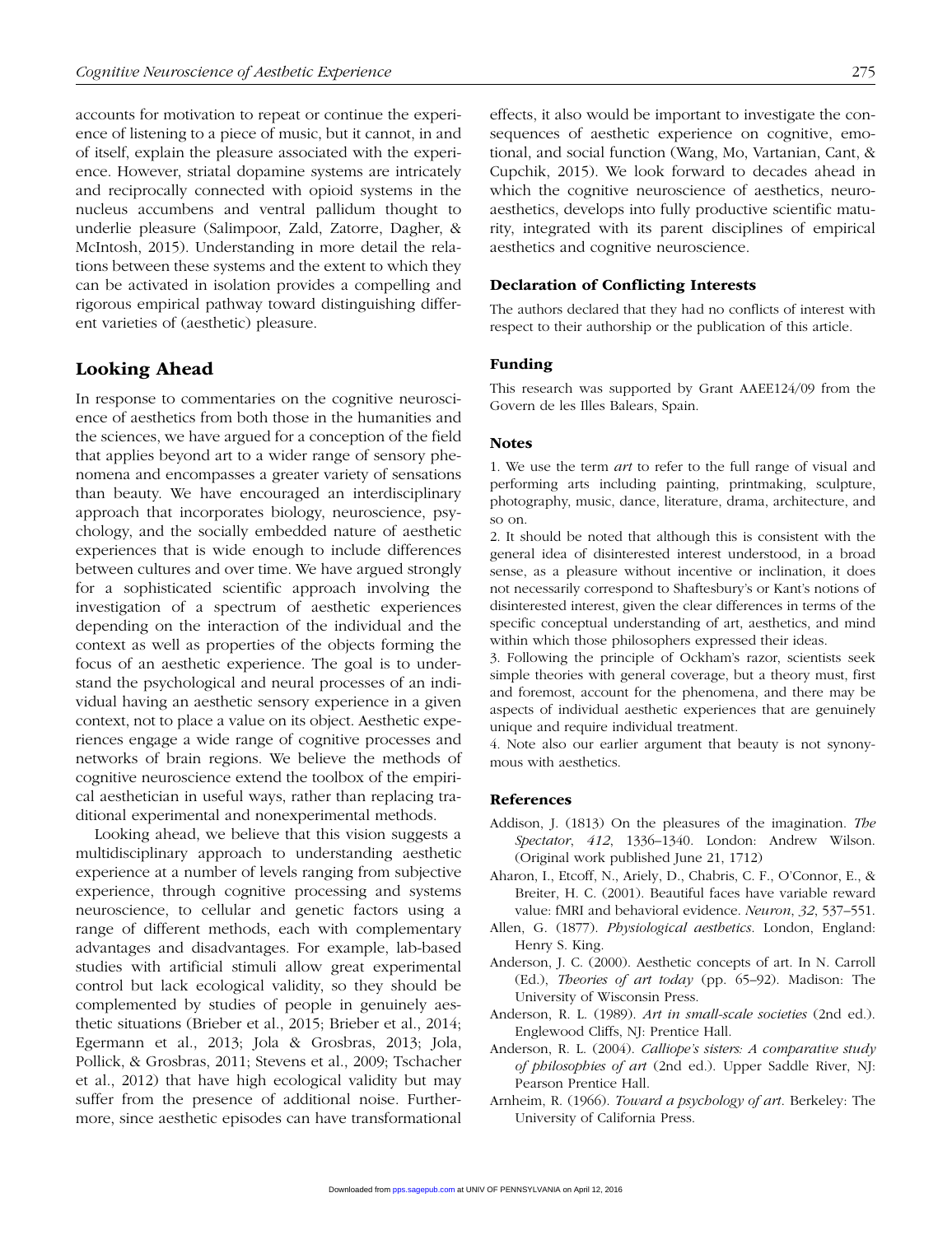- Balling, J. D., & Falk, J. H. (1982). Development of visual preference for natural environments. *Environment & Behavior*, *14*, 5–28.
- Bar, M., & Neta, M. (2006). Humans prefer curved visual objects. *Psychological Science*, *17*, 645–648.
- Barron, F., & Welsh, G. S. (1952). Artistic perception as a possible factor in personality style: Its measurement by a figure preference test. *The Journal of Psychology*, *33*, 199–203.
- Bartra, O., McGuire, J. T., & Kable, J. W. (2013). The valuation system: A coordinate-based meta-analysis of BOLD fMRI experiments examining neural correlates of subjective value. *NeuroImage*, *76*, 412–427.
- Beardsley, M. C. (1966). *Aesthetics from Classical Greece to the present: A short history*. Tuscaloosa: The University of Alabama Press.
- Beardsley, M. C. (1969). Aesthetic experience regained. *The Journal of Aesthetics and Art Criticism*, *28*, 3–11.
- Beardsley, M. C. (1983). An aesthetic definition of art. In H. Curtler (Ed.), *What is art?* (pp. 15–29). New York, NY: Haven.
- Beebe-Center, J. G. (1932). *The psychology of pleasantness and unpleasantness*. New York, NY: Van Nostrand.
- Berlyne, D. E. (1971). *Aesthetics and psychobiology*. New York, NY: Appleton-Century-Crofts.
- Berridge, K. C., Robinson, T. E., & Aldridge, J. W. (2009). Dissecting components of reward: 'Liking', 'wanting', and learning. *Current Opinion in Pharmacology*, *9*, 65–73.
- Blood, A. J., & Zatorre, R. J. (2001). Intensely pleasurable responses to music correlate with activity in brain regions implicated in reward and emotion. *Proceedings of the National Academy of Sciences, USA*, *98*, 11818–11823.
- Boring, E. G. (1950). *A history of experimental psychology* (2nd ed.). New York, NY: Appleton-Century-Crofts.
- Brattico, E., Bogert, B., & Jacobsen, T. (2013). Toward a neural chronometry for the aesthetic experience of music. *Frontiers in Psychology, 4*, Article 206. Retrieved at http:// dx.doi.org./10.3389/fpsyg.2013.00206
- Brattico, E., & Pearce, M. T. (2013). The neuroaesthetics of music. *Psychology of Aesthetics, Creativity, and the Arts*, *7*, 48–61.
- Brieber, D., Nadal, M., & Leder, H. (2015). In the white cube: Museum context enhances the valuation and memory of art. *Acta Psychologica*, *154*, 36–42. doi:10.1016/ j.actpsy.2014.11.004
- Brieber, D., Nadal, M., Leder, H., & Rosenberg, R. (2014). Art in time and space: Context modulates the relation between art experience and viewing time. *PLoS ONE*, *9*(6), [e99019. Retrieved from http://journals.plos.org/plosone/](http://journals.plos.org/plosone/article?id=10.1371/journal.pone.0099019) article?id=10.1371/journal.pone.0099019
- Brinkmann, H., Commare, L., Leder, H., & Rosenberg, R. (2014). Abstract art as a universal language? *Leonardo*, *47*, 256–257.
- Brown, S., & Dissanayake, E. (2009). The arts are more than aesthetics: Neuroaesthetics as narrow aesthetics. In M. Skov & O. Vartanian (Eds.), *Neuroaesthetics* (pp. 43–57). Amityville, NY: Baywood.
- Brown, S., Gao, X., Tisdelle, L., Eickhoff, S. B., & Liotti, M. (2011). Naturalizing aesthetics: Brain areas for aesthetic appraisal across sensory modalities. *NeuroImage*, *58*, 250–258.
- Burke, E. (1757). *A philosophical enquiry into the origin of our ideas of the sublime and the beautiful*. London, England: Dodsley.
- Carroll, N. (2008). Aesthetic experience, art and artists. In R. Shusterman & A. Tomlin (Eds.), *Aesthetic experience* (pp. 145–165). New York, NY: Routledge.
- Cela-Conde, C. J., Ayala, F. J., Munar, E., Maestú, F., Nadal, M., Capó, M. A., . . . Marty, G. (2009). Sex-related similarities and differences in the neural correlates of beauty. *Proceedings of the National Academy of Sciences, USA*, *106*, 3847–3852.
- Cela-Conde, C. J., García-Prieto, J., Ramasco, J. J., Mirasso, C. R., Bajo, R., Munar, E., . . . Maestú, F. (2013). Dynamics of brain networks in the aesthetic appreciation. *Proceedings of the National Academy of Sciences, USA, 110*(Suppl. 2), 10454–10461.
- Chatterjee, A. (2011). Neuroaesthetics: A coming of age story. *Journal of Cognitive Neuroscience*, *23*, 53–62.
- Chatterjee, A. (2014a). *The aesthetic brain: How we evolved to desire beauty and enjoy art*. New York, NY: Oxford University Press.
- Chatterjee, A. (2014b). Scientific aesthetics: Three steps forward. *British Journal of Psychology*, *105*, 465–467.
- Chatterjee, A., Bromberger, B., Smith, W. B., II, Sternschein, R., & Widick, P. (2011). Artistic production following brain damage: A study of three artists. *Leonardo*, *55*, 405–410.
- Chatterjee, A., Thomas, A., Smith, S. E., & Aguirre, G. K. (2009). The neural response to facial attractiveness. *Neuropsychology*, *23*, 135–143.
- Chatterjee, A., & Vartanian, O. (2014). Neuroaesthetics. *Trends in Cognitive Sciences*, *18*, 370–375.
- Child, I. L. (1962). Personal preferences as an expression of aesthetic sensitivity. *Journal of Personality*, *30*, 496–512.
- Churchland, P. S., & Sejnowski, T. J. (1988, November 4). Perspectives on cognitive neuroscience. *Science*, *242*, 741–745.
- Churchland, P. S., & Sejnowski, T. J. (1992). *The computational brain*. Cambridge, MA: The MIT Press.
- Conway, B. R., & Rehding, A. (2013). Neuroaesthetics and the trouble with beauty. *PLoS Biology*, *11*, e1001504. [Retrieved from http://journals.plos.org/plosbiology/](http://journals.plos.org/plosbiology/article?id=10.1371/journal.pbio.1001504) article?id=10.1371/journal.pbio.1001504
- Cross, E. S., & Ticini, L. F. (2011). Neuroaesthetics and beyond: New horizons in applying the science of the brain to the art of dance. *Phenomenology and the Cognitive Sciences*, *11*, 5–16.
- Danto, A. C. (1997). *After the end of art: Contemporary art and the pale of history*. Princeton, NJ: Princeton University Press.
- Darwin, C. (1998). *The descent of man, and selection in relation to sex*. Amherst, NY: Prometheus Books. (Original work published 1871)
- Dickie, G. (1962). Is psychology relevant to aesthetics? *The Philosophical Review*, *71*, 285–302.
- Di Dio, C., & Gallese, V. (2009). Neuroaesthetics: A review. *Current Opinion in Neurobiology*, *19*, 1–6.
- Dissanayake, E. (1988). *What is art for?* Seattle: University of Washington Press.
- Dissanayake, E. (2009). The artification hypothesis and its relevance to cognitive science, evolutionary aesthetics, and neuroaesthetics. *Cognitive Semiotics*, *5*, 148–173.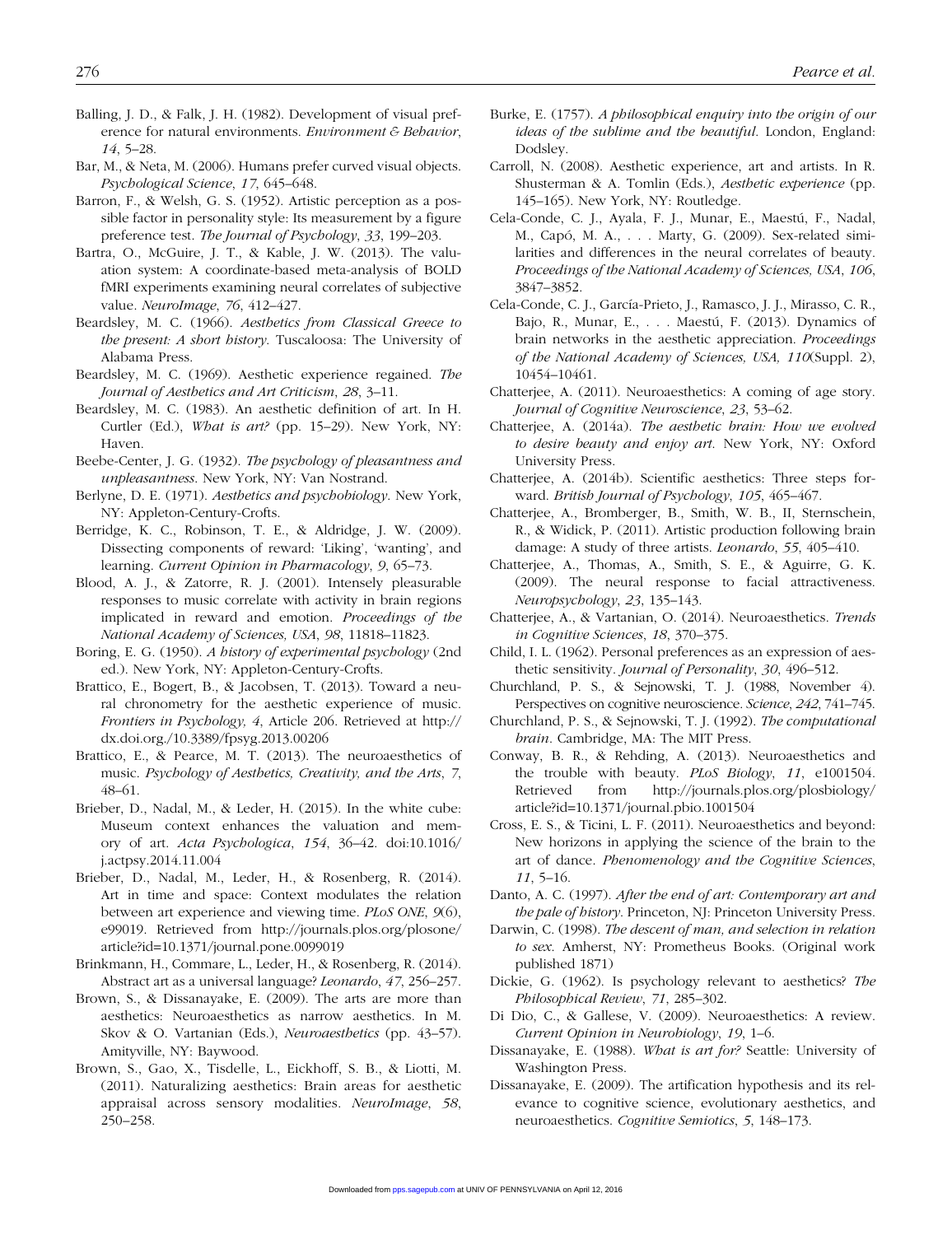- Egermann, H., Pearce, M. T., Wiggins, G. A., & McAdams, S. (2013). Probabilistic models of expectation violation predict psychophysiological emotional responses to live concert music. *Cognitive, Affective, & Behavioral Neuroscience*, *13*, 533–553.
- Ekman, P., & Davidson, R. J. (Eds.). (1994). *The nature of emotion: Fundamental questions*. New York, NY: Oxford University Press.
- Fechner, G. T. (1860). *Elemente der Psychophysik* [Elements of psychophysics]. Leipzig, Germany: Breitkopf und Härtel.
- Fechner, G. T. (1876). *Vorschule der Ästhetik* [Preliminaries of aesthetics]. Leipzig, Germany: Breitkopf und Härtel.
- Fechner, G. T. (1987). Some thoughts on the psychophysical representation of memories (E. Scheerer, Trans.). *Psychological Research*, *49*, 209–212. (Original work published 1882)
- Gazzaniga, M. S. (Ed.). (1984). *Handbook of cognitive neuroscience*. New York, NY: Plenum Press.
- Gopnik, B. (2012). Aesthetic science and artistic knowledge. In A. P. Shimamura & S. E. Palmer (Eds.), *Aesthetic science: Connecting minds, brains and experience* (pp. 129–159). New York, NY: Oxford University Press.
- Götz, K. O., Borisy, A. R., Lynn, R., & Eysenck, H. J. (1979). A new visual aesthetic sensitivity test: I. Construction and psychometric properties. *Perceptual & Motor Skills*, *49*, 795–802.
- Hardy, G. H. (1940). *A mathematician's apology*. Cambridge, United Kingdom: Cambridge University Press.
- Hebb, D. E. (1949). *The organization of behavior. A neuropsychological theory*. New York, NY: Wiley.
- Huang, M., Bridge, H., Kemp, M. J., & Parker, A. J. (2011). Human cortical activity evoked by the assignment of authenticity when viewing works of art. *Frontiers in Human Neuroscience, 5*, Article 134. Retrieved at http:// dx.doi.org/10.3389/fnhum.2011.00134
- Hupbach, A., Gomez, R., Hardt, O., & Nadel, L. (2007). Reconsolidation of episodic memories: A subtle reminder triggers integration of new information. *Learning & Memory*, *14*, 47–53.
- Huron, D. (2006). *Sweet anticipation: Music and the psychology of expectation*. Cambridge, MA: The MIT Press.
- Hutton, N., & Kelly, L. (2013, September 27). Where lines are drawn. *Science*, *341*, 1453–1454.
- Hyman, J. (2010). Art and neuroscience. In R. Frigg & M. C. Hunter (Eds.), *Beyond mimesis and convention: Representation in art and science* (pp. 245–261). New York, NY: Springer.
- Ishizu, T., & Zeki, S. (2011). Toward a brain-based theory of beauty. *PLoS ONE*, *6*(7), e21852. Retrieved at [http://journals](http://journals.plos.org/plosone/article?id=10.1371/journal.pone.0021852) [.plos.org/plosone/article?id=10.1371/journal.pone.0021852](http://journals.plos.org/plosone/article?id=10.1371/journal.pone.0021852)
- Izard, C. E. (2010). The many meanings/aspects of emotion: Definitions, functions, activation, and regulation. *Emotion Review*, *2*, 363–370.
- Izuma, K., & Adolphs, R. (2013). Social manipulation of preference in the human brain. *Neuron*, *78*, 563–573.
- Jacobsen, T. (2006). Bridging the arts and sciences: A framework for the psychology of aesthetics. *Leonardo*, *39*, 155–162.
- Jacobsen, T., & Höfel, L. (2001). Aesthetics electrified: An analysis of descriptive symmetry and evaluative aesthetic judgment processes using event-related brain potentials. *Empirical Studies of the Arts*, *19*, 177–190.
- Jacobsen, T., & Höfel, L. (2003). Descriptive and evaluative judgment processes: Behavioral and electrophysiological indices of processing symmetry and aesthetics. *Cognitive, Affective, & Behavioral Neuroscience*, *3*, 289–299.
- James, W. (1884). What is an emotion? *Mind*, *9*, 188–205.
- James, W. (1890). *The principles of psychology*. New York, NY: Henry Holt.
- Jola, C., Abedian-Amiri, A., Kuppuswamy, A., Pollick, F. E., & Grosbras, M.-H. (2012). Motor simulation without motor expertise: Enhanced corticospinal excitability in visually experienced dance spectators. *PLoS ONE*, *7*, [e33343. Retrieved at http://journals.plos.org/plosone/](http://journals.plos.org/plosone/article?id=10.31371/journal.pone.0033343) article?id=10.31371/journal.pone.0033343
- Jola, C., & Grosbras, M. H. (2013). In the here and now: Enhanced motor corticospinal excitability in novices when watching live compared to video recorded dance. *Cognitive Neuroscience*, *4*, 90–98. doi:10.1080/17588928.2013.776035
- Jola, C., Pollick, F. E., & Grosbras, M. H. (2011). Arousal decrease in Sleeping Beauty: Audiences' neurophysiological correlates to watching a narrative dance performance of 2.5 hrs. *Dance Research*, *29*, 378–403.
- Kampe, K. K., Frith, C. D., Dolan, R. J., & Frith, U. (2001, October 11). Reward value of attractiveness and gaze. *Nature*, *413*, 589.
- Kant, I. (1914). *Critique of judgement*. London, England: Macmillan. (Original work published 1892)
- Kaplan, S. (1987). Aesthetics, affect, and cognition. *Environment & Behavior*, *19*, 3–32.
- Killeen, P. R. (2001). The four causes of behavior. *Current Directions in Psychological Science*, *10*, 136–140.
- Kirk, U., Skov, M., Christensen, M. S., & Nygaard, N. (2009). Brain correlates of aesthetic expertise: A parametric fMRI study. *Brain and Cognition*, *69*, 306–315.
- Kirk, U., Skov, M., Hulme, O., Christensen, M. S., & Zeki, S. (2009). Modulation of aesthetic value by semantic context: An fMRI study. *NeuroImage*, *44*, 1125–1132.
- Kozbelt, A., & Seeley, W. P. (2007). Integrating art historical, psychological, and neuroscientific explanations of artists' advantages in drawing and perception. *Psychology of Aesthetics, Creativity, and the Arts*, *1*, 80–90.
- Lacey, S., Hagtvedt, H., Patrick, V. M., Anderson, A., Silla, R., Deshpande, G., . . . Sathian, K. (2011). Art for reward's sake: Visual art recruits the ventral striatum. *NeuroImage*, *55*, 420–433.
- Leder, H. (2013). Next steps in neuroaesthetics. *Psychology of Aesthetics, Creativity, and the Arts*, *7*, 27–37.
- Leder, H., Belke, B., Oeberst, A., & Augustin, D. (2004). A model of aesthetic appreciation and aesthetic judgments. *British Journal of Psychology*, *95*, 489–508.
- Leder, H., & Nadal, M. (2014). Ten years of a model of aesthetic appreciation and aesthetic judgments: The aesthetic episode—Developments and challenges in empirical aesthetics. *British Journal of Psychology*, *105*, 443–464. doi:10.1111/bjop.12084
- Leder, H., Tinio, P. P. L., Fuchs, I. M., & Bohrn, I. (2010). When attractiveness demands longer looks: The effects of situation and gender. *The Quarterly Journal of Experimental Psychology*, *63*, 1858–1871.
- Lengger, P. G., Fischmeister, F. P. S., Leder, H., & Bauer, H. (2007). Functional neuroanatomy of the perception of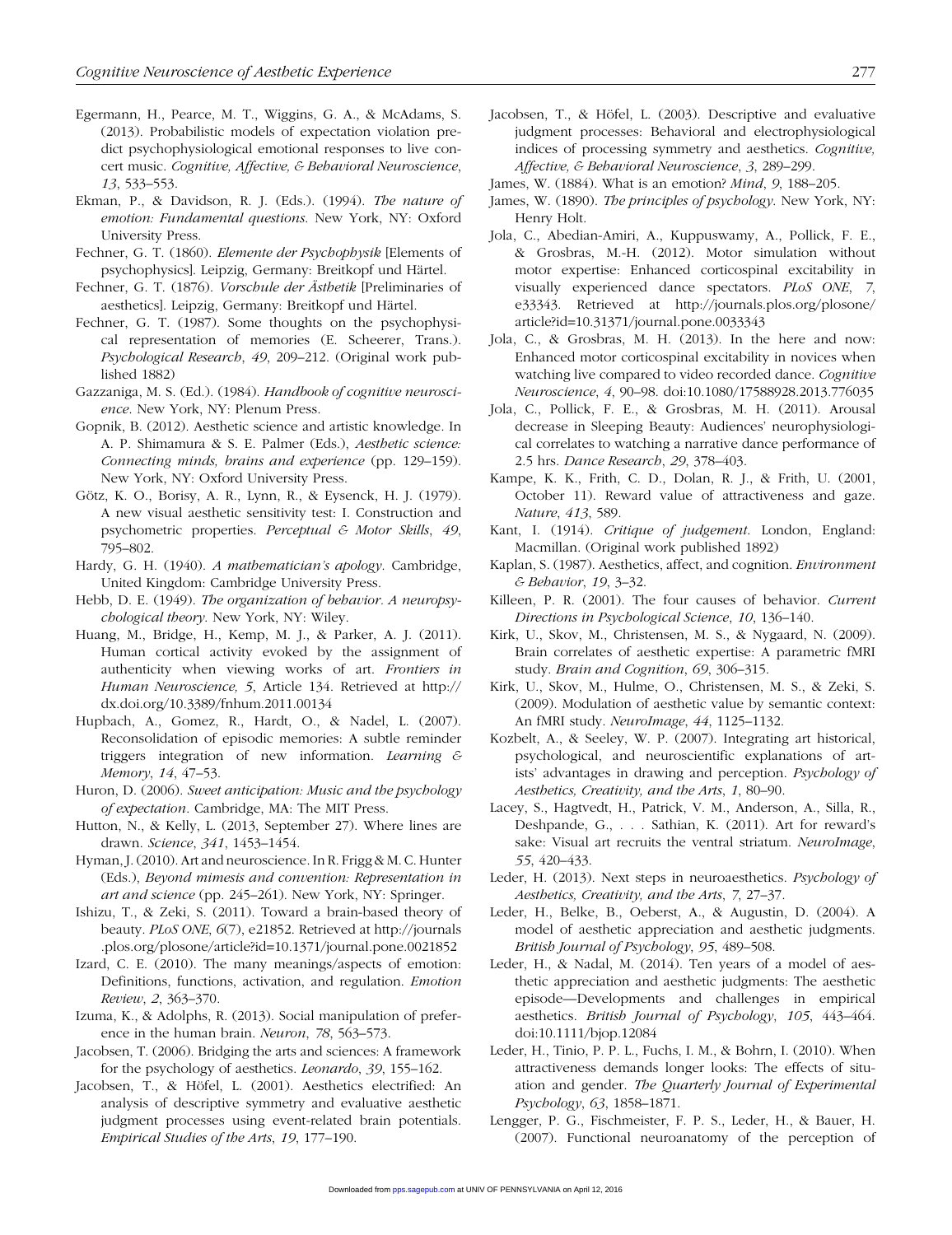modern art: A DC-EEG study on the influence of stylistic information on aesthetic experience. *Brain Research*, *1158*, 93–102.

- Levinson, J. (1996). *The pleasures of aesthetics*. Ithaca, NY: Cornell University Press.
- Levinson, J. (2003). Philosophical aesthetics: An overview. In J. Levinson (Ed.), *The Oxford handbook of aesthetics* (pp. 3–24). Oxford, England: Oxford University Press.
- Levy, D. J., & Glimcher, P. W. (2012). The root of all value: A neural common currency for choice. *Current Opinion in Neurobiology*, *22*, 1027–1038.
- Locke, J. (1997). *An essay concerning human understanding*. London, England: Penguin. (Original work published 1690)
- Lorblanchet, M. (2007). The origin of art. *Diogenes*, *214*, 98–109. Marr, D. (1982). *Vision: A computational investigation into the human representation and processing of visual information*. New York, NY: Freeman.
- Marshall, H. R. (1894). *Pain, pleasure and aesthetics: An essay concerning the psychology of pain and pleasure with special reference to aesthetics*. London, England: Macmillan.
- Massey, I. (2009). *The neural imagination: Aesthetic and neuroscientific approaches to the arts*. Austin: University of Texas Press.
- Mather, M., Cacioppo, J. T., & Kanwisher, N. (2013). How fMRI can inform cognitive theories. *Perspectives on Psychological Science*, *8*, 108–113.
- Mende-Siedlecki, P., Said, C., & Todorov, A. (2012). The social evaluation of faces: A meta-analysis of functional neuroimaging studies. *Social Cognitive and Affective Neuroscience*, *8*, 285–299. doi:10.1093/scan/nsr090
- Minissale, G. (2012). Conceptual art: A blind spot for neuroaesthetics? *Leonardo*, *45*, 43–48.
- Munro, T. (1928). *Scientific method in aesthetics*. New York, NY: Norton.
- Nadal, M. (2013). The experience of art: Insights from neuroimaging. *Progress in Brain Research*, *204*, 135–158.
- Nadal, M., & Pearce, M. T. (2011). The Copenhagen Neuroaesthetics conference: Prospects and pitfalls for an emerging field. *Brain and Cognition*, *76*, 172–183.
- Nadal, M., & Skov, M. (2013). Introduction to the special issue: Toward an interdisciplinary neuroaesthetics. *Psychology of Aesthetics, Creativity, and the Arts*, *7*, 1–12.
- Nalbantian, S. (2008). Neuroaesthetics: Neuroscientific theory and illustration from the arts. *Interdisciplinary Science Reviews*, *33*, 357–368.
- Neisser, U. (1967). *Cognitive psychology*. Englewood Cliffs, NJ: Prentice Hall.
- Persico, A. M., & Bourgeron, T. (2006). Searching for ways out of the autism maze: Genetic, epigenetic and environmental clues. *Trends in Neurosciences*, *29*, 349–358. doi:10.1016/ j.tins.2006.05.010
- Plassmann, H., O'Doherty, J., Shiv, B., & Rangel, A. (2008). Marketing actions can modulate neural representations of experienced pleasantness. *Proceedings of the National Academy of Sciences, USA*, *105*, 1050–1054. doi:10.1073/ pnas.0706929105
- Poldrack, R. A. (2006). Can cognitive processes be inferred from neuroimaging data? *Trends in Cognitive Sciences*, *10*, 59–63.
- Reid, T. (1785). *Essays on the intellectual powers of man*. Edinburgh, Scotland: John Bell.
- Reimann, M., Zaichkowsky, J., Neuhaus, C., Bender, T., & Weber, B. (2010). Aesthetic package design: A behavioral, neural, and psychological investigation. *Journal of Consumer Psychology*, *20*, 431–441.
- Roberson, D., & Hanley, J. R. (2007). Color vision: Color categories vary with language after all. *Current Biology*, *17*, R605–R607.
- Salimpoor, V. N., Benovoy, M., Larcher, K., Dagher, A., & Zatorre, R. J. (2011). Anatomically distinct dopamine release during anticipation and experience of peak emotion to music. *Nature Neuroscience*, *14*, 257–262.
- Salimpoor, V. N., van den Bosch, I., Kovacevic, N., McIntosh, A. R., Dagher, A., & Zatorre, R. J. (2013, April 12). Interactions between the nucleus accumbens and auditory cortices predict music reward value. *Science*, *340*, 216–219.
- Salimpoor, V. N., Zald, D. H., Zatorre, R. J., Dagher, A., & McIntosh, A. R. (2015). Predictions and the brain: How musical sounds become pleasurable. *Trends in Cognitive Sciences*, *19*, 86–91.
- Salimpoor, V. N., & Zatorre, R. J. (2013). Neural interactions that give rise to musical pleasure. *Psychology of Aesthetics, Creativity, and the Arts*, *7*, 62–75.
- Santayana, G. (1896). *The sense of beauty: Being the outline of aesthetic theory*. New York, NY: Scribner.
- Scheerer, E. (1987). The unknown Fechner. *Psychological Research*, *49*, 197–202.
- Scherer, K. R. (2004). Which emotions can be induced by music? What are the underlying mechanisms? And how can we measure them? *Journal of New Music Research*, *33*, 239–251.
- Scherer, K. R., & Zentner, M. R. (2001). Emotional effects of music: Production rules. In P. N. Juslin & J. A. Sloboda (Eds.), *Music and emotion: Theory and research* (pp. 361– 392). New York, NY: Oxford University Press.
- Schifferstein, H. N. J. (2010). From salad to bowl: The role of sensory analysis in product experience research. *Food Quality and Preference*, *21*, 1059–1067. doi:10.1016/ j.foodqual.2010.07.007
- Seeley, W. P. (2011). What is the cognitive neuroscience of art … and why should we care? *American Society for Aesthetics Newsletter*, *31*, 1–4.
- Segev, I., Martínez, L. M., & Zatorre, R. J. (2014). Brain and art. *Frontiers in Human Neuroscience, 8*, Article 465. Retrieved from http://dx.doi.org/:10.3389/fnhum.2014.00465
- Sescousse, G., Caldú, X., Segura, B., & Dreher, J.-C. (2013). Processing of primary and secondary rewards: A quantitative meta-analysis and review of human functional neuroimaging studies. *Neuroscience & Biobehavioral Reviews*, *37*, 681–696.
- Shaftesbury, A. A. C., third earl. (1995). *Characteristics of men, manners, opinions, times* (L.E. Klein, Ed.). Cambridge, England: Cambridge University Press. (Original work published 1711)
- Shelton, A. (1992). Predicates of aesthetic judgement: Ontology and value in Huichol material representations. In J. Coote & A. Shelton (Eds.), *Anthropology, art, and aesthetics* (pp. 209–244). Oxford, England: Clarendon Press.